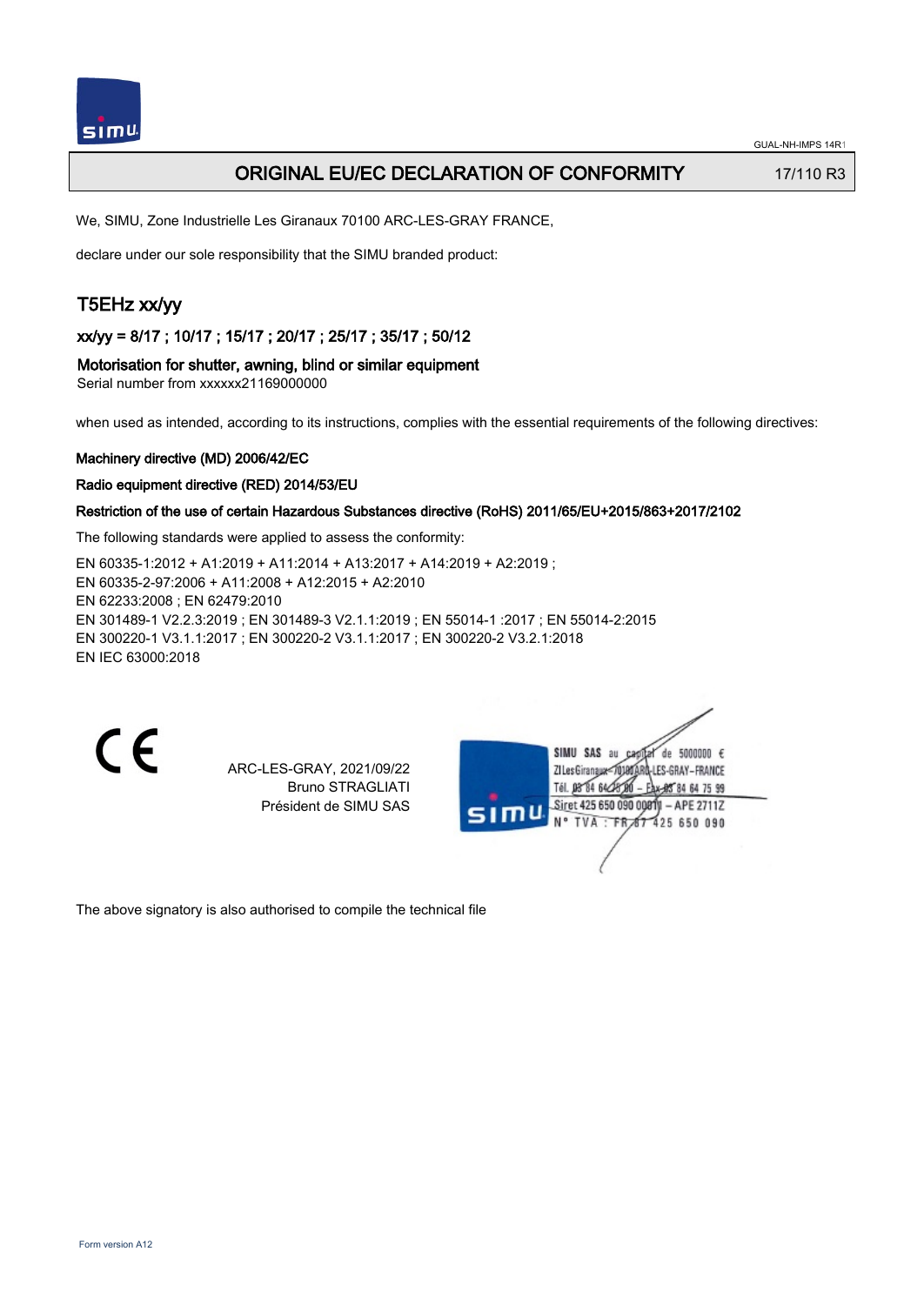

# ORIGINAL EU/EC DECLARATION OF CONFORMITY DECLARATION EU/CE DE CONFORMITE ORIGINALE

17/110 R3

We, SIMU, Zone Industrielle Les Giranaux 70100 ARC-LES-GRAY FRANCE, Nous,

declare under our sole responsibility that the SIMU branded product: declarons sous notre seule responsabilité que le produit de marque SIMU

# T5EHz xx/yy

## xx/yy = 8/17 ; 10/17 ; 15/17 ; 20/17 ; 25/17 ; 35/17 ; 50/12

### Motorisation for shutter, awning, blind or similar equipment

Motorisation de volet, store, rideau ou équipement similaire

Serial number from xxxxxx21169000000 Numéro de série à partir de

when used as intended, according to its instructions, complies with the essential requirements of the following directives: utilisé, selon l'usage prévu, comme décrit dans son manuel d'utilisation, est conforme aux exigences essentielles des directives suivantes

#### Machinery directive (MD) 2006/42/EC

Directive Machine 2006/42/EC

## Radio equipment directive (RED) 2014/53/EU

Directive sur les équipements radio 2014/53/EU

## Restriction of the use of certain Hazardous Substances directive (RoHS) 2011/65/EU+2015/863+2017/2102

Directive RoHS 2011/65/EU+2015/863+2017/2102

The following standards were applied to assess the conformity: Les normes de référence suivantes ont été appliquées pour évaluer la conformité

EN 60335‑1:2012 + A1:2019 + A11:2014 + A13:2017 + A14:2019 + A2:2019 ; EN 60335‑2‑97:2006 + A11:2008 + A12:2015 + A2:2010 EN 62233:2008 ; EN 62479:2010 EN 301489‑1 V2.2.3:2019 ; EN 301489‑3 V2.1.1:2019 ; EN 55014‑1 :2017 ; EN 55014‑2:2015 EN 300220‑1 V3.1.1:2017 ; EN 300220‑2 V3.1.1:2017 ; EN 300220‑2 V3.2.1:2018 EN IEC 63000:2018

 $\epsilon$ 

ARC-LES-GRAY, 2021/09/22 Bruno STRAGLIATI Président de SIMU SAS



The above signatory is also authorised to compile the technical file

La personne signataire ci-dessus est aussi celle autorisée à constituer le dossier technique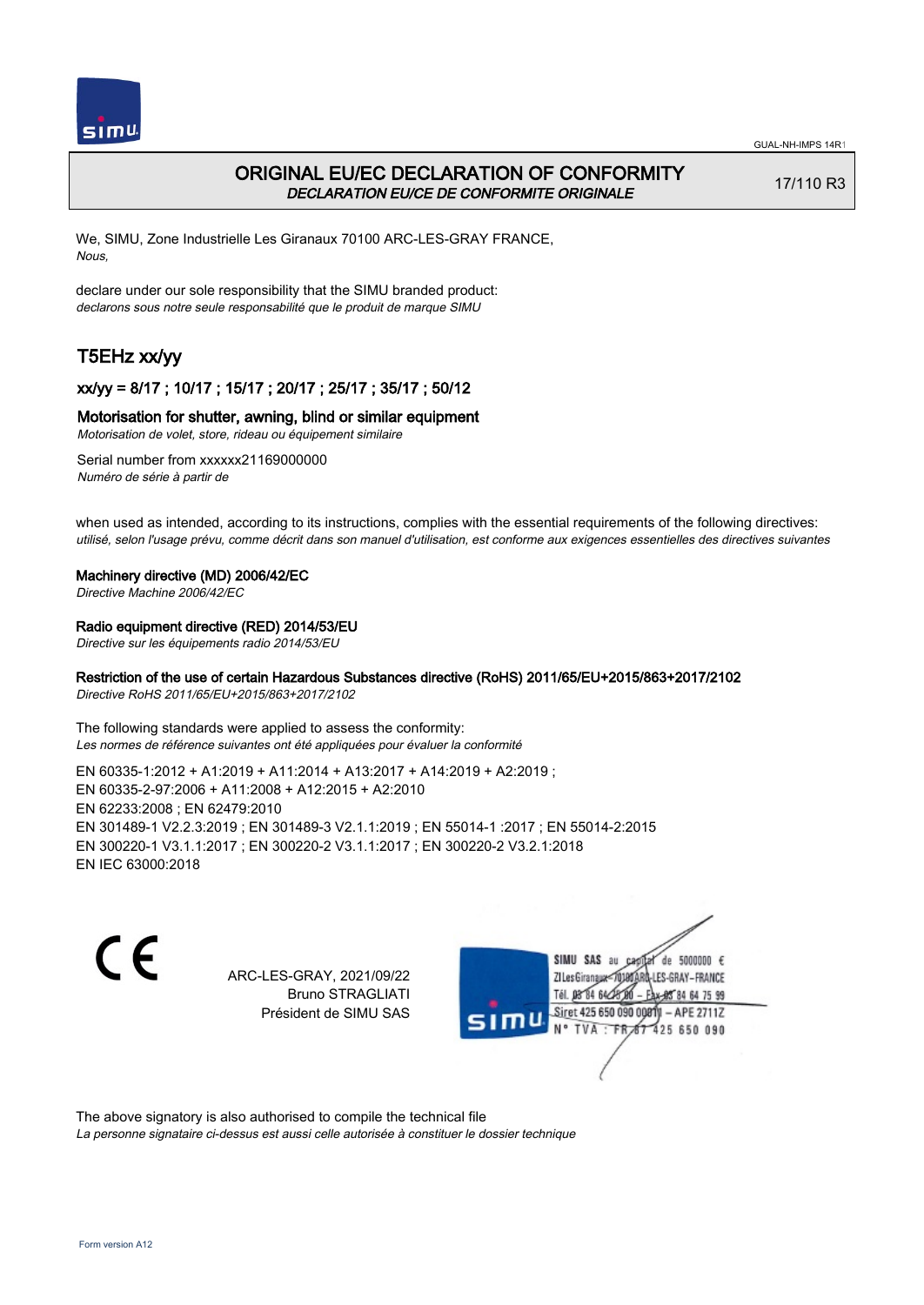

# ORIGINAL EU/EC DECLARATION OF CONFORMITY ORIGINAL EU/EG-KONFORMITÄTSERKLÄRUNG

17/110 R3

We, SIMU, Zone Industrielle Les Giranaux 70100 ARC-LES-GRAY FRANCE, Wir,

declare under our sole responsibility that the SIMU branded product: erklären unter unserer alleinigen Verantwortung, dass das mit der Marke SIMU versehene Produkt

# T5EHz xx/yy

## xx/yy = 8/17 ; 10/17 ; 15/17 ; 20/17 ; 25/17 ; 35/17 ; 50/12

## Motorisation for shutter, awning, blind or similar equipment

Motorisierung für Abschlüsse or ähnliche Ausrüstung

Serial number from xxxxxx21169000000 Seriennummer ab

when used as intended, according to its instructions, complies with the essential requirements of the following directives: den einschlägigen Bestimmungen der folgenden Richtlinien entspricht, wenn es nach den Anweisungen des Herstellers bestimmungsgemäß verwendet wird

## Machinery directive (MD) 2006/42/EC

Maschinenrichtlinie 2006/42/EC

## Radio equipment directive (RED) 2014/53/EU

Funkanlagen-Richtlinie 2014/53/EU

### Restriction of the use of certain Hazardous Substances directive (RoHS) 2011/65/EU+2015/863+2017/2102

RoHS-Richtlinie 2011/65/EU+2015/863+2017/2102

The following standards were applied to assess the conformity: Die Konformität wird durch die Einhaltung folgender Normen nachgewiesen

EN 60335‑1:2012 + A1:2019 + A11:2014 + A13:2017 + A14:2019 + A2:2019 ; EN 60335‑2‑97:2006 + A11:2008 + A12:2015 + A2:2010 EN 62233:2008 ; EN 62479:2010 EN 301489‑1 V2.2.3:2019 ; EN 301489‑3 V2.1.1:2019 ; EN 55014‑1 :2017 ; EN 55014‑2:2015 EN 300220‑1 V3.1.1:2017 ; EN 300220‑2 V3.1.1:2017 ; EN 300220‑2 V3.2.1:2018 EN IEC 63000:2018

C E

ARC-LES-GRAY, 2021/09/22 Bruno STRAGLIATI Président de SIMU SAS

SIMU SAS au de 5000000  $\epsilon$ ZI Les Giranaux-70180 LES-GRAY-FRANCE Tél. 08 84 64 24 64 75 99 Siret 425 650 090 008TV - APE 2711Z 425 650 090 **TVA:FR** 

The above signatory is also authorised to compile the technical file

Die oben genannte Person ist auch bevollmächtigt, die relevanten technischen Unterlagen zusammenzustellen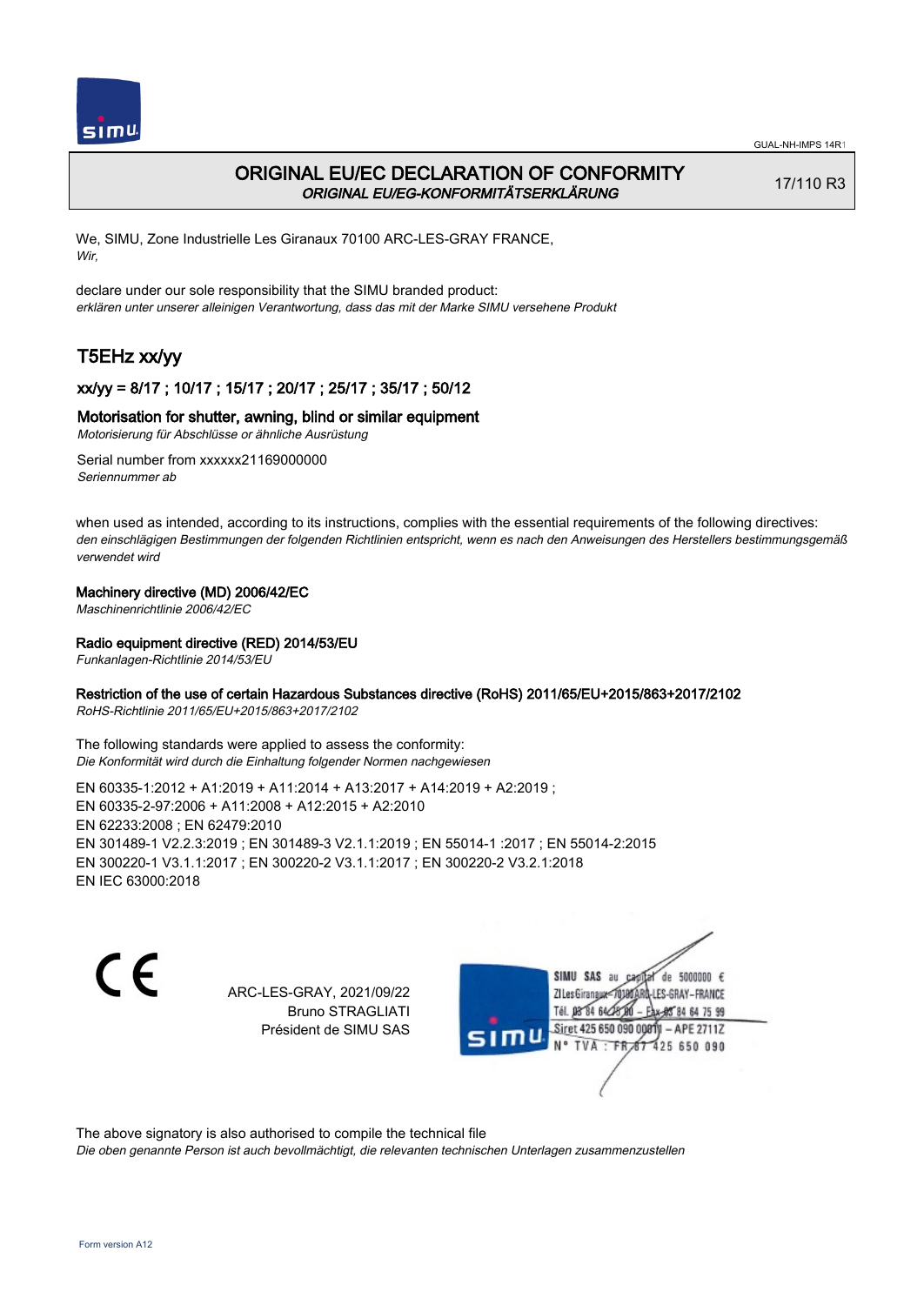

# ORIGINAL EU/EC DECLARATION OF CONFORMITY DECLARACIÓN UE/CE DE CONFORMIDAD ORIGINAL

17/110 R3

We, SIMU, Zone Industrielle Les Giranaux 70100 ARC-LES-GRAY FRANCE, Nosotros,

declare under our sole responsibility that the SIMU branded product: declaramos bajo nuestra única responsabilidad, que los productos de la marca SIMU

# T5EHz xx/yy

## xx/yy = 8/17 ; 10/17 ; 15/17 ; 20/17 ; 25/17 ; 35/17 ; 50/12

### Motorisation for shutter, awning, blind or similar equipment

Motorización de persiana, toldo, cortina o equipos similares

Serial number from xxxxxx21169000000 número de serie a partir de

when used as intended, according to its instructions, complies with the essential requirements of the following directives: cuando se utilizan según el uso previsto, de conformidad con sus instrucciones, cumplen con los requisitos esenciales de las siguientes directivas

### Machinery directive (MD) 2006/42/EC

Directiva "Máquinas" 2006/42/EC

### Radio equipment directive (RED) 2014/53/EU

Directiva equipos radioeléctricos 2014/53/EU

### Restriction of the use of certain Hazardous Substances directive (RoHS) 2011/65/EU+2015/863+2017/2102

Directiva RoHS 2011/65/EU+2015/863+2017/2102

The following standards were applied to assess the conformity: Las siguientes normas de referencia han sido aplicadas para evaluar la conformidad

EN 60335‑1:2012 + A1:2019 + A11:2014 + A13:2017 + A14:2019 + A2:2019 ; EN 60335‑2‑97:2006 + A11:2008 + A12:2015 + A2:2010 EN 62233:2008 ; EN 62479:2010 EN 301489‑1 V2.2.3:2019 ; EN 301489‑3 V2.1.1:2019 ; EN 55014‑1 :2017 ; EN 55014‑2:2015 EN 300220‑1 V3.1.1:2017 ; EN 300220‑2 V3.1.1:2017 ; EN 300220‑2 V3.2.1:2018 EN IEC 63000:2018

C E

ARC-LES-GRAY, 2021/09/22 Bruno STRAGLIATI Président de SIMU SAS

SIMU SAS au de 5000000  $\epsilon$ ZI Les Girangux 10180 LES-GRAY-FRANCE Tél. 08 84 64 24 64 75 99 Siret 425 650 090 008TV - APE 2711Z 425 650 090 TVA: FR

The above signatory is also authorised to compile the technical file

el firmante, anteriormente mencionado tambien esta facultado para elaborar el expediente tecnico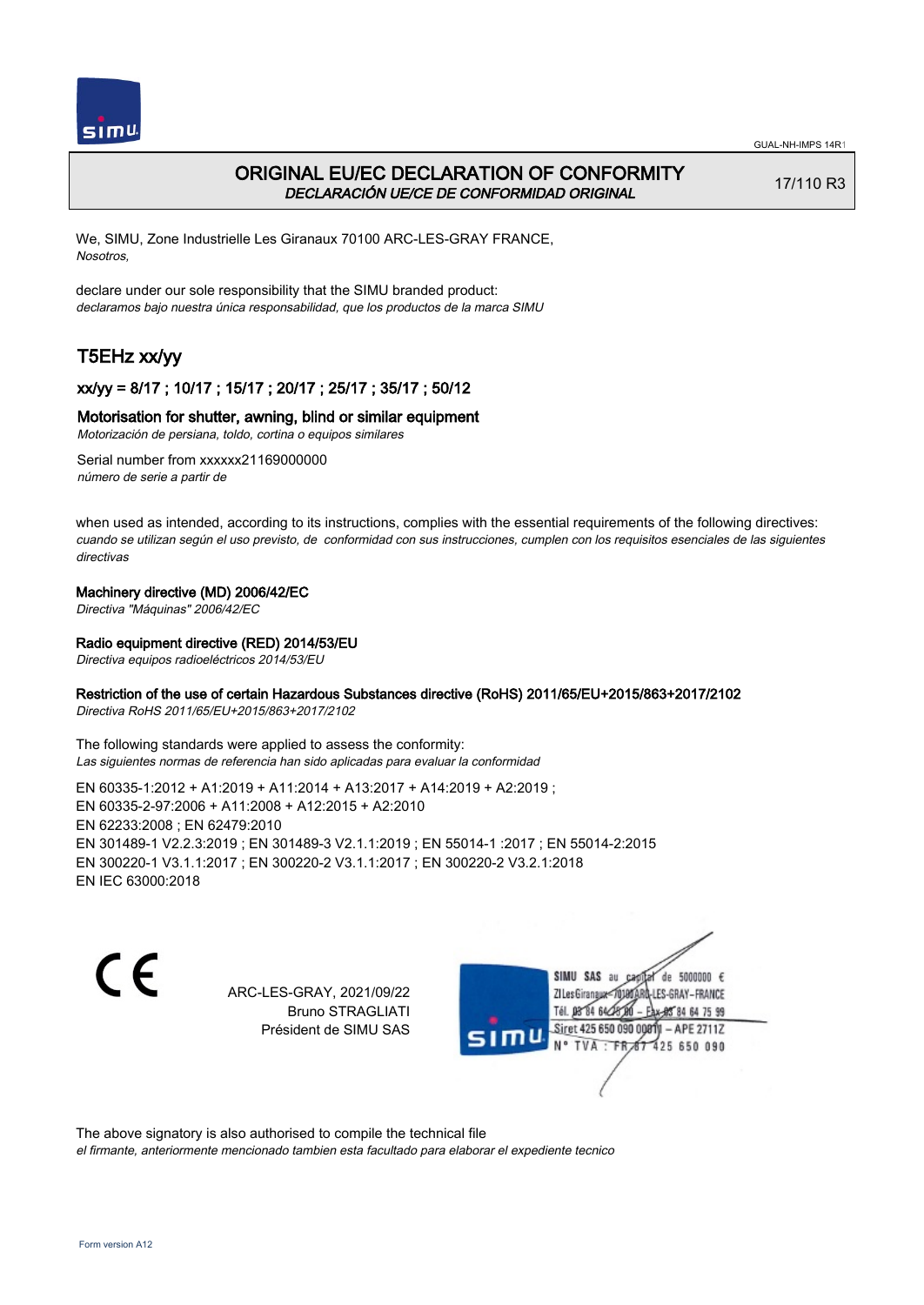

# ORIGINAL EU/EC DECLARATION OF CONFORMITY DICHIARAZIONE DI CONFORMITÀ UE/CE ORIGINALE

17/110 R3

We, SIMU, Zone Industrielle Les Giranaux 70100 ARC-LES-GRAY FRANCE, Noi,

declare under our sole responsibility that the SIMU branded product: dichiariamo sotto la nostra esclusiva responsabilità che l'appareccho di marca SIMU

# T5EHz xx/yy

### xx/yy = 8/17 ; 10/17 ; 15/17 ; 20/17 ; 25/17 ; 35/17 ; 50/12

#### Motorisation for shutter, awning, blind or similar equipment

Motorizzazione di tapparella, persiana, tenda o apparecchiatura similare

Serial number from xxxxxx21169000000 Numero di serie a partire da

when used as intended, according to its instructions, complies with the essential requirements of the following directives: se utilizzato secondo l'uso previsto, come descritto nel suo manuale d'istruzioni, è conforme ai requisiti essenziali delle seguenti Direttive

#### Machinery directive (MD) 2006/42/EC

Direttiva Macchine 2006/42/EC

#### Radio equipment directive (RED) 2014/53/EU

Direttiva apparecchiature radio 2014/53/EU

## Restriction of the use of certain Hazardous Substances directive (RoHS) 2011/65/EU+2015/863+2017/2102

Direttiva RoHS 2011/65/EU+2015/863+2017/2102

The following standards were applied to assess the conformity: I seguenti standard di riferimento sono stati applicati per ottenere la conformità

EN 60335‑1:2012 + A1:2019 + A11:2014 + A13:2017 + A14:2019 + A2:2019 ; EN 60335‑2‑97:2006 + A11:2008 + A12:2015 + A2:2010 EN 62233:2008 ; EN 62479:2010 EN 301489‑1 V2.2.3:2019 ; EN 301489‑3 V2.1.1:2019 ; EN 55014‑1 :2017 ; EN 55014‑2:2015 EN 300220‑1 V3.1.1:2017 ; EN 300220‑2 V3.1.1:2017 ; EN 300220‑2 V3.2.1:2018 EN IEC 63000:2018

 $\epsilon$ 

ARC-LES-GRAY, 2021/09/22 Bruno STRAGLIATI Président de SIMU SAS



The above signatory is also authorised to compile the technical file Il firmatario è inoltre autorizzato a costituire il fascicolo tecnico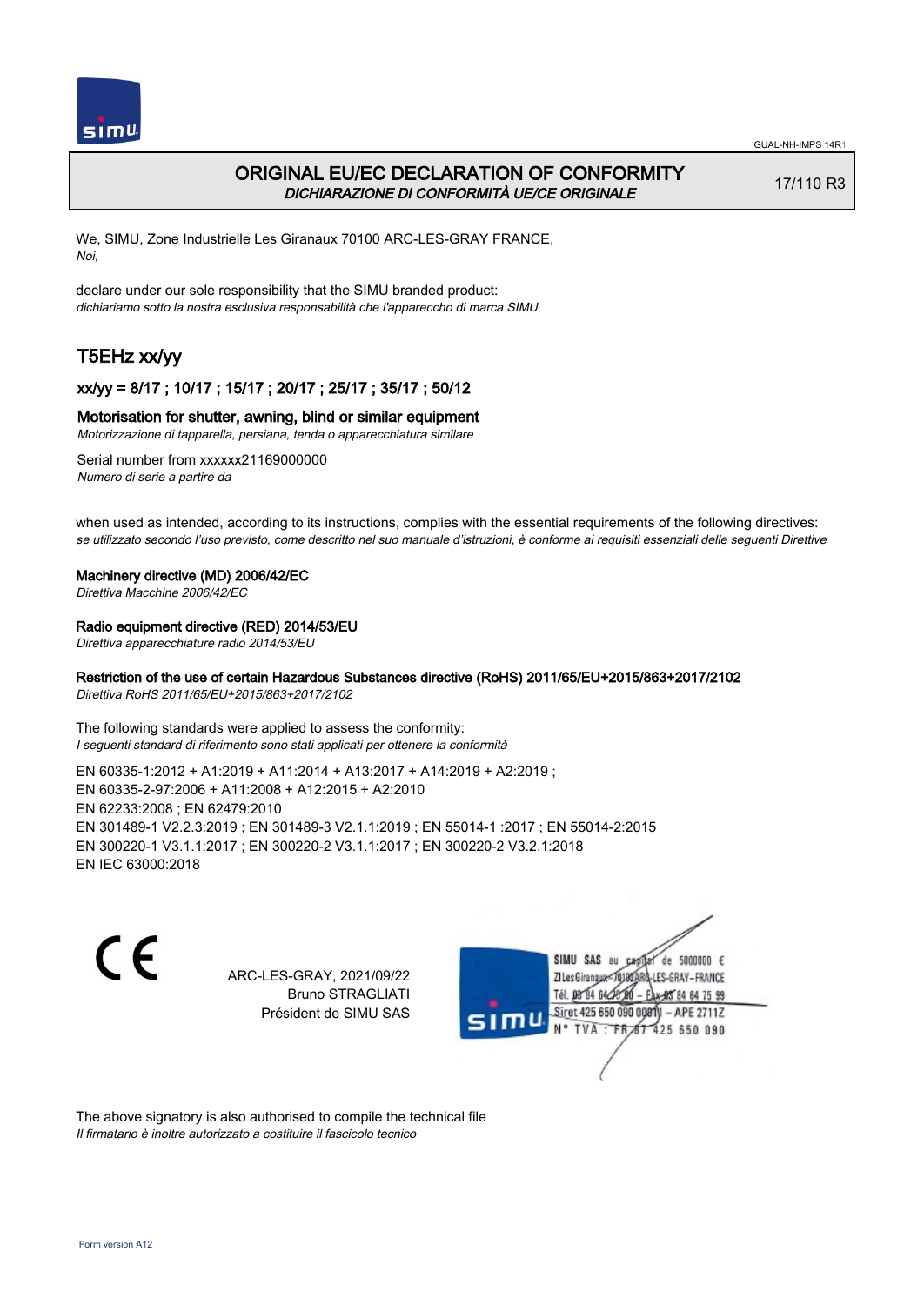

# ORIGINAL EU/EC DECLARATION OF CONFORMITY ОРИГИНАЛНА EU/EC ДЕКЛАРАЦИЯ ЗА СЪОТВЕТСТВИЕ

17/110 R3

We, SIMU, Zone Industrielle Les Giranaux 70100 ARC-LES-GRAY FRANCE, Ние,

declare under our sole responsibility that the SIMU branded product: декларираме на своя лична отговорност, че продукт с търговска марка SIMU

# T5EHz xx/yy

## xx/yy = 8/17 ; 10/17 ; 15/17 ; 20/17 ; 25/17 ; 35/17 ; 50/12

#### Motorisation for shutter, awning, blind or similar equipment

Моторизация за ролетни щори, сенници или други подобни засенчващи изделия

Serial number from xxxxxx21169000000 сериен номер от

when used as intended, according to its instructions, complies with the essential requirements of the following directives: когато се използва съобразно предназначението си и в съответствие с инструкциите е в съответствие с основните изисквания на следните директиви

#### Machinery directive (MD) 2006/42/EC

Машинна директива 2006/42/EC

#### Radio equipment directive (RED) 2014/53/EU

Директива за радио оборудване 2014/53/EU

#### Restriction of the use of certain Hazardous Substances directive (RoHS) 2011/65/EU+2015/863+2017/2102

RoHS Директива относно ограничението на употребата на определени опасни вещества в електрическото и електронното оборудване 2011/65/EU+2015/863+2017/2102

The following standards were applied to assess the conformity: Следните референтни стандарти са приложени за оценяване на съответствието

EN 60335‑1:2012 + A1:2019 + A11:2014 + A13:2017 + A14:2019 + A2:2019 ; EN 60335‑2‑97:2006 + A11:2008 + A12:2015 + A2:2010 EN 62233:2008 ; EN 62479:2010 EN 301489‑1 V2.2.3:2019 ; EN 301489‑3 V2.1.1:2019 ; EN 55014‑1 :2017 ; EN 55014‑2:2015 EN 300220‑1 V3.1.1:2017 ; EN 300220‑2 V3.1.1:2017 ; EN 300220‑2 V3.2.1:2018 EN IEC 63000:2018

C E

ARC-LES-GRAY, 2021/09/22 Bruno STRAGLIATI Président de SIMU SAS



The above signatory is also authorised to compile the technical file Гоеподписващия също е упълномощен да съставя техническо досие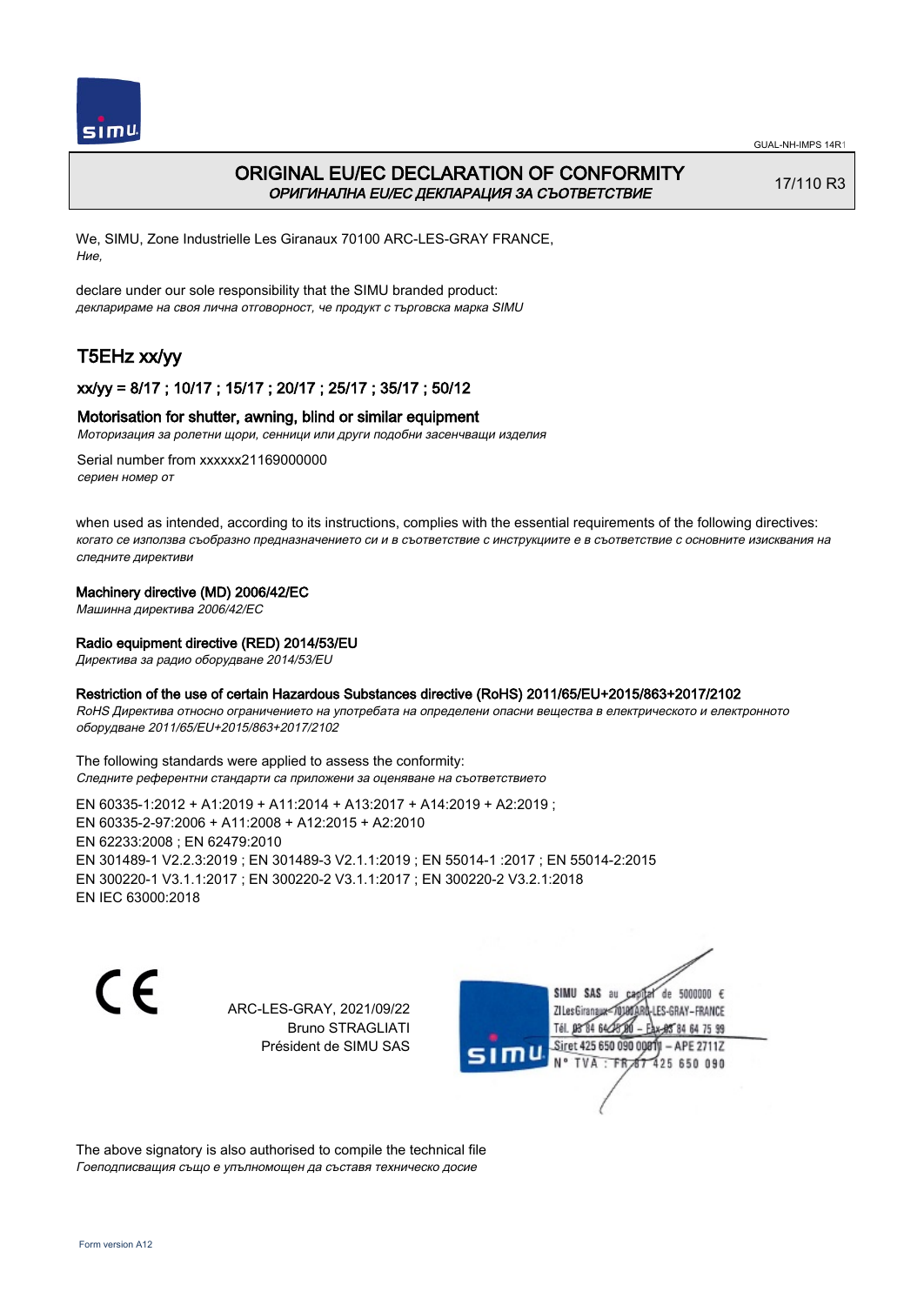

# ORIGINAL EU/EC DECLARATION OF CONFORMITY ORIGINÁLNÍ EU/ES PROHLÁŠENÍ O SHODĚ

17/110 R3

We, SIMU, Zone Industrielle Les Giranaux 70100 ARC-LES-GRAY FRANCE, My,

declare under our sole responsibility that the SIMU branded product: prohlašujeme na svou výlučnou odpovědnost, že výrobek značky SIMU

# T5EHz xx/yy

## xx/yy = 8/17 ; 10/17 ; 15/17 ; 20/17 ; 25/17 ; 35/17 ; 50/12

#### Motorisation for shutter, awning, blind or similar equipment

Pohon pro rolety, markýzy, clony nebo podobná zařízení

Serial number from xxxxxx21169000000 Sériové číslo od

when used as intended, according to its instructions, complies with the essential requirements of the following directives: pokud je používán v souladu s účelem použití a s návodem, splňuje základní požadavky těchto směrnic

#### Machinery directive (MD) 2006/42/EC

Směrnice o strojních zařízeních 2006/42/EC

#### Radio equipment directive (RED) 2014/53/EU

Směrnice o dodávání rádiových zařízení na trh 2014/53/EU

#### Restriction of the use of certain Hazardous Substances directive (RoHS) 2011/65/EU+2015/863+2017/2102

Směrnice o omezení používání některých nebezpečných látek v elektrických a elektronických zařízeních 2011/65/EU+2015/863+2017/2102

The following standards were applied to assess the conformity: Pro posouzení shody byly použity následující normy

EN 60335‑1:2012 + A1:2019 + A11:2014 + A13:2017 + A14:2019 + A2:2019 ; EN 60335‑2‑97:2006 + A11:2008 + A12:2015 + A2:2010 EN 62233:2008 ; EN 62479:2010 EN 301489‑1 V2.2.3:2019 ; EN 301489‑3 V2.1.1:2019 ; EN 55014‑1 :2017 ; EN 55014‑2:2015 EN 300220‑1 V3.1.1:2017 ; EN 300220‑2 V3.1.1:2017 ; EN 300220‑2 V3.2.1:2018 EN IEC 63000:2018

C F

ARC-LES-GRAY, 2021/09/22 Bruno STRAGLIATI Président de SIMU SAS



The above signatory is also authorised to compile the technical file Výše uvedená osoba je také osoba pověřená sestavením technické dokumentace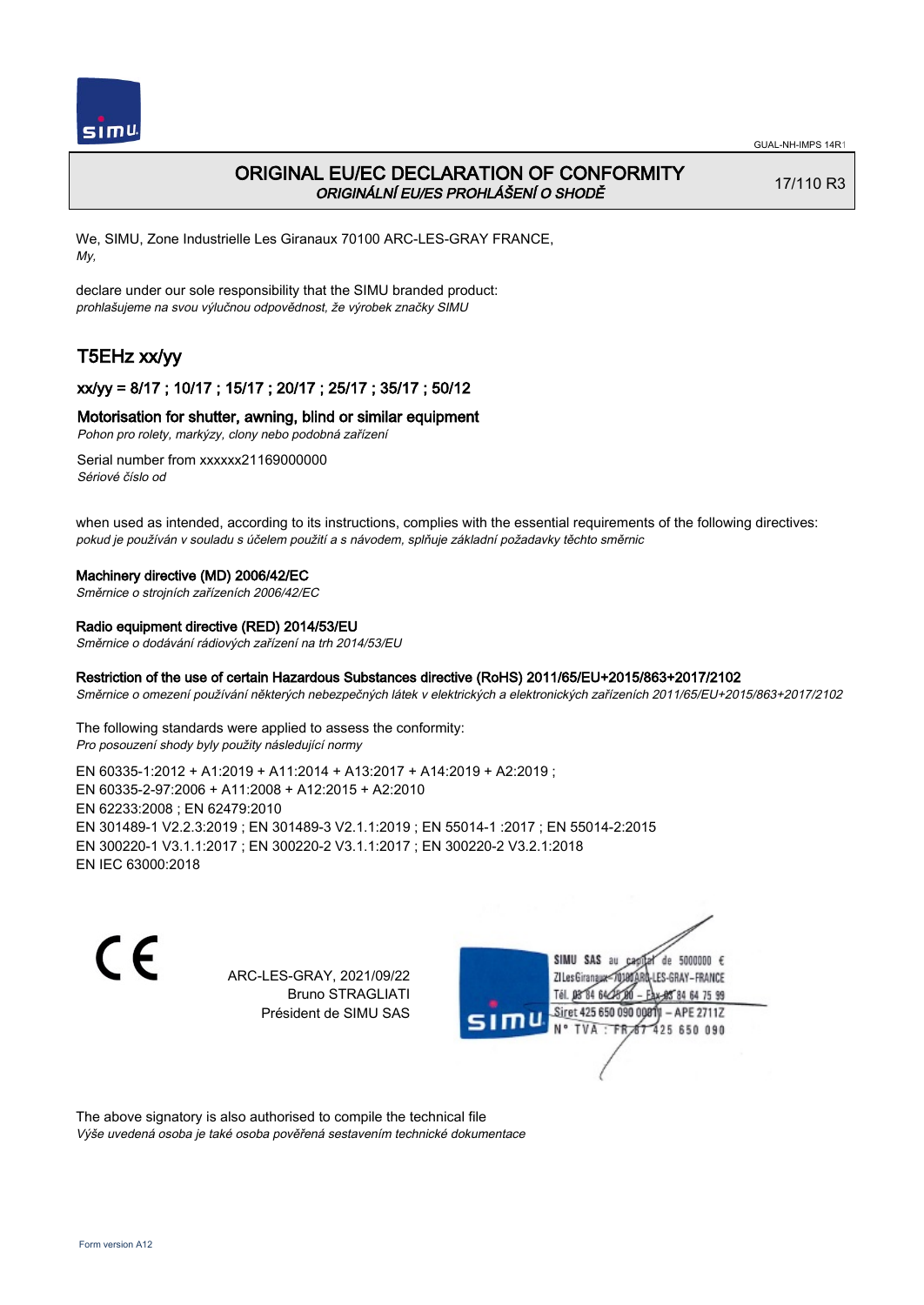

# ORIGINAL EU/EC DECLARATION OF CONFORMITY ORIGINAL EU/EF-OVERENSSTEMMELSESERKLÆRING

17/110 R3

We, SIMU, Zone Industrielle Les Giranaux 70100 ARC-LES-GRAY FRANCE, Vi,

declare under our sole responsibility that the SIMU branded product: erklærer som eneansvarlige, at SIMU mærkede produkter

# T5EHz xx/yy

## xx/yy = 8/17 ; 10/17 ; 15/17 ; 20/17 ; 25/17 ; 35/17 ; 50/12

### Motorisation for shutter, awning, blind or similar equipment

Motorisering af gitre, markiser, persienner eller lign. udstyr

Serial number from xxxxxx21169000000 serienummer fra

when used as intended, according to its instructions, complies with the essential requirements of the following directives: når det anvendes efter hensigten, efter dennes instrukser, overholder kravene i følgende direktiver

### Machinery directive (MD) 2006/42/EC

Maskindirektivet 2006/42/EC

### Radio equipment directive (RED) 2014/53/EU

Radioudstyrsdirektivet 2014/53/EU

## Restriction of the use of certain Hazardous Substances directive (RoHS) 2011/65/EU+2015/863+2017/2102

RoHS direktiv 2011/65/EU+2015/863+2017/2102

The following standards were applied to assess the conformity: Referencestandarderne der følger blev anvendt til at vurdere overholdelsen

EN 60335‑1:2012 + A1:2019 + A11:2014 + A13:2017 + A14:2019 + A2:2019 ; EN 60335‑2‑97:2006 + A11:2008 + A12:2015 + A2:2010 EN 62233:2008 ; EN 62479:2010 EN 301489‑1 V2.2.3:2019 ; EN 301489‑3 V2.1.1:2019 ; EN 55014‑1 :2017 ; EN 55014‑2:2015 EN 300220‑1 V3.1.1:2017 ; EN 300220‑2 V3.1.1:2017 ; EN 300220‑2 V3.2.1:2018 EN IEC 63000:2018

 $\epsilon$ 

ARC-LES-GRAY, 2021/09/22 Bruno STRAGLIATI Président de SIMU SAS



The above signatory is also authorised to compile the technical file Personen nævnt ovenfor er også godkendt til at udarbejde det tekniske dossier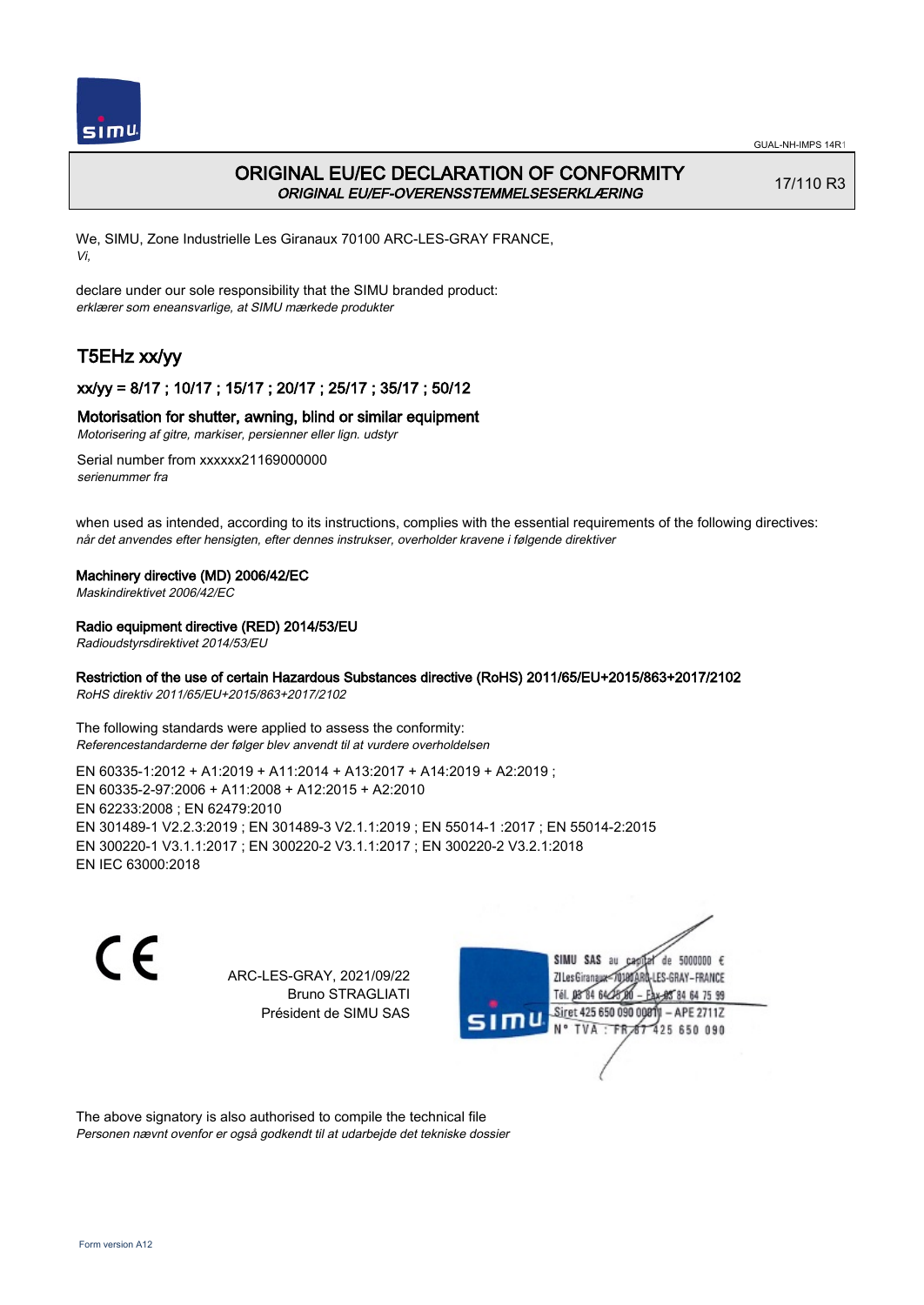

# ORIGINAL EU/EC DECLARATION OF CONFORMITY EL/EK VASTAVUSDEKLARATSIOON

17/110 R3

We, SIMU, Zone Industrielle Les Giranaux 70100 ARC-LES-GRAY FRANCE, Meie,

declare under our sole responsibility that the SIMU branded product: kinnitame kogu vastutusega, et SIMU kaubamärgiga tooted

# T5EHz xx/yy

## xx/yy = 8/17 ; 10/17 ; 15/17 ; 20/17 ; 25/17 ; 35/17 ; 50/12

## Motorisation for shutter, awning, blind or similar equipment

Aknaluukide, varikatuste, aknakardinate või sarnaste seadmete motoriseerimine

Serial number from xxxxxx21169000000 Seerianumber alates

when used as intended, according to its instructions, complies with the essential requirements of the following directives: kui kasutatakse eesmärgipäraselt ja juhiste kohaselt, vastavad käesoleva direktiivi põhinõuetele

#### Machinery directive (MD) 2006/42/EC

Masinate direktiiv 2006/42/EC

## Radio equipment directive (RED) 2014/53/EU

Direktiiv raadioseadmete turul kättesaadavuse kohta 2014/53/EU

### Restriction of the use of certain Hazardous Substances directive (RoHS) 2011/65/EU+2015/863+2017/2102

RoHs direktiiv ohtlike ainete kasutamise piirangute kohta elektri- ja elektroonikaseadmetes 2011/65/EU+2015/863+2017/2102

The following standards were applied to assess the conformity: Vastavusdeklaratsiooni hindamiseks kasutatakse järgmisi standardeid

EN 60335‑1:2012 + A1:2019 + A11:2014 + A13:2017 + A14:2019 + A2:2019 ; EN 60335‑2‑97:2006 + A11:2008 + A12:2015 + A2:2010 EN 62233:2008 ; EN 62479:2010 EN 301489‑1 V2.2.3:2019 ; EN 301489‑3 V2.1.1:2019 ; EN 55014‑1 :2017 ; EN 55014‑2:2015 EN 300220‑1 V3.1.1:2017 ; EN 300220‑2 V3.1.1:2017 ; EN 300220‑2 V3.2.1:2018 EN IEC 63000:2018

 $\epsilon$ 

ARC-LES-GRAY, 2021/09/22 Bruno STRAGLIATI Président de SIMU SAS



The above signatory is also authorised to compile the technical file Eelpool nimetatud isik on volitatud koostama tehnilist dokumentatsiooni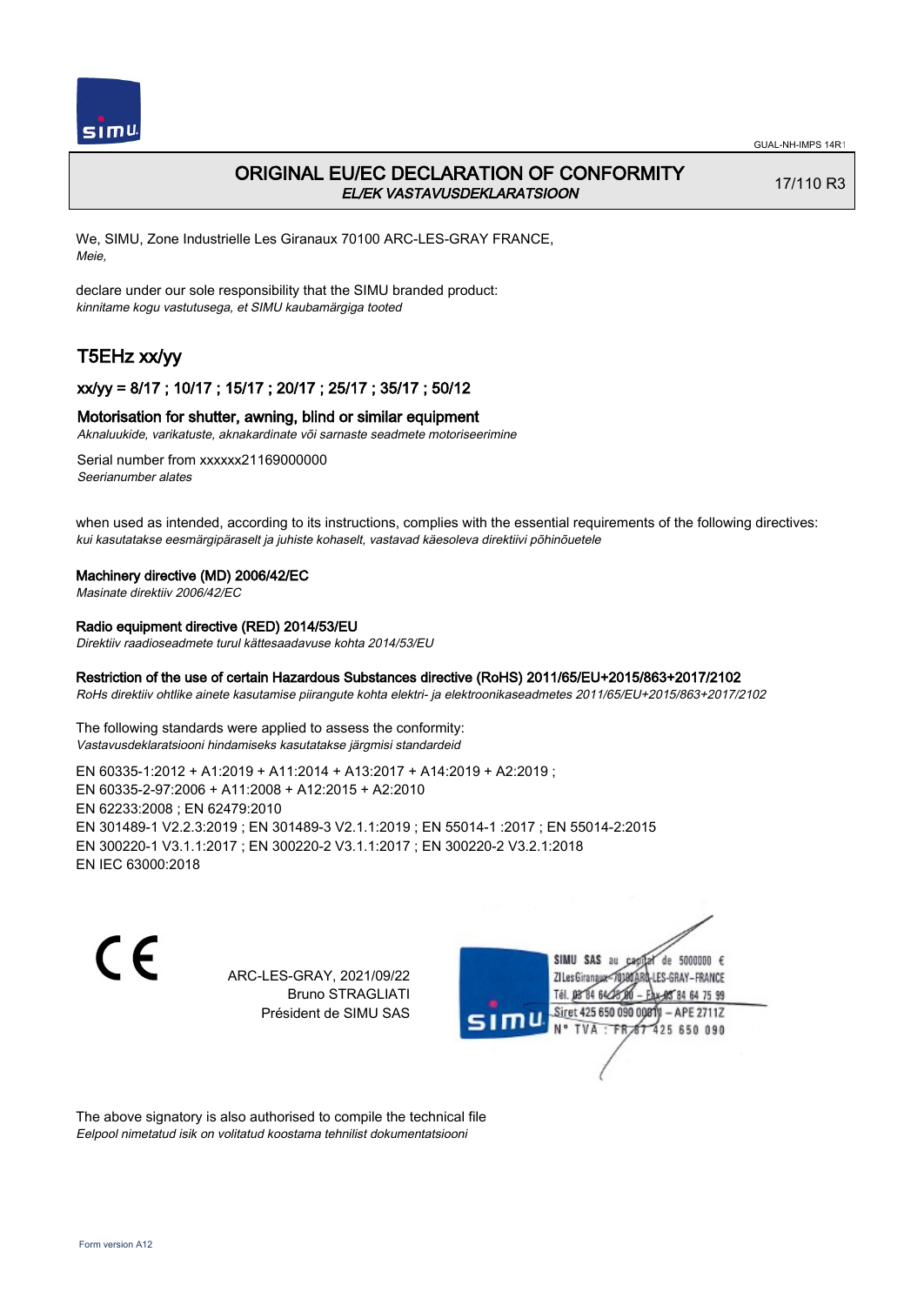

# ORIGINAL EU/EC DECLARATION OF CONFORMITY ALKUPERÄISET EU/EY-VAATIMUSTENMUKAISUUSVAKUUTUS

17/110 R3

We, SIMU, Zone Industrielle Les Giranaux 70100 ARC-LES-GRAY FRANCE, Me,

declare under our sole responsibility that the SIMU branded product: vakuutamme omalla vastuullamme, että SIMU merkkituote

# T5EHz xx/yy

## xx/yy = 8/17 ; 10/17 ; 15/17 ; 20/17 ; 25/17 ; 35/17 ; 50/12

### Motorisation for shutter, awning, blind or similar equipment

Sälerullainten, markiisien, kaihtimien tai vastaavien motorisointi

Serial number from xxxxxx21169000000 sarianumerot

when used as intended, according to its instructions, complies with the essential requirements of the following directives: kun käytettynä oikein ja sen ohjeiden mukaan, noudattaa seuraavien direktiivien olennaisia vaatimuksia

### Machinery directive (MD) 2006/42/EC

Konedirektiivin 2006/42/EC

### Radio equipment directive (RED) 2014/53/EU

Radiolaitteiden direktiivin 2014/53/EU

## Restriction of the use of certain Hazardous Substances directive (RoHS) 2011/65/EU+2015/863+2017/2102

RoHS direktiivin 2011/65/EU+2015/863+2017/2102

The following standards were applied to assess the conformity: Seuraavia viitestandardeja sovellettiin vaatimustenmukaisuusvakuutusta arvioitaessa

EN 60335‑1:2012 + A1:2019 + A11:2014 + A13:2017 + A14:2019 + A2:2019 ; EN 60335‑2‑97:2006 + A11:2008 + A12:2015 + A2:2010 EN 62233:2008 ; EN 62479:2010 EN 301489‑1 V2.2.3:2019 ; EN 301489‑3 V2.1.1:2019 ; EN 55014‑1 :2017 ; EN 55014‑2:2015 EN 300220‑1 V3.1.1:2017 ; EN 300220‑2 V3.1.1:2017 ; EN 300220‑2 V3.2.1:2018 EN IEC 63000:2018

 $\epsilon$ 

ARC-LES-GRAY, 2021/09/22 Bruno STRAGLIATI Président de SIMU SAS



The above signatory is also authorised to compile the technical file Yllä allekirjoittaja on myös valtuutettu kokoamaan teknisten tiedostojen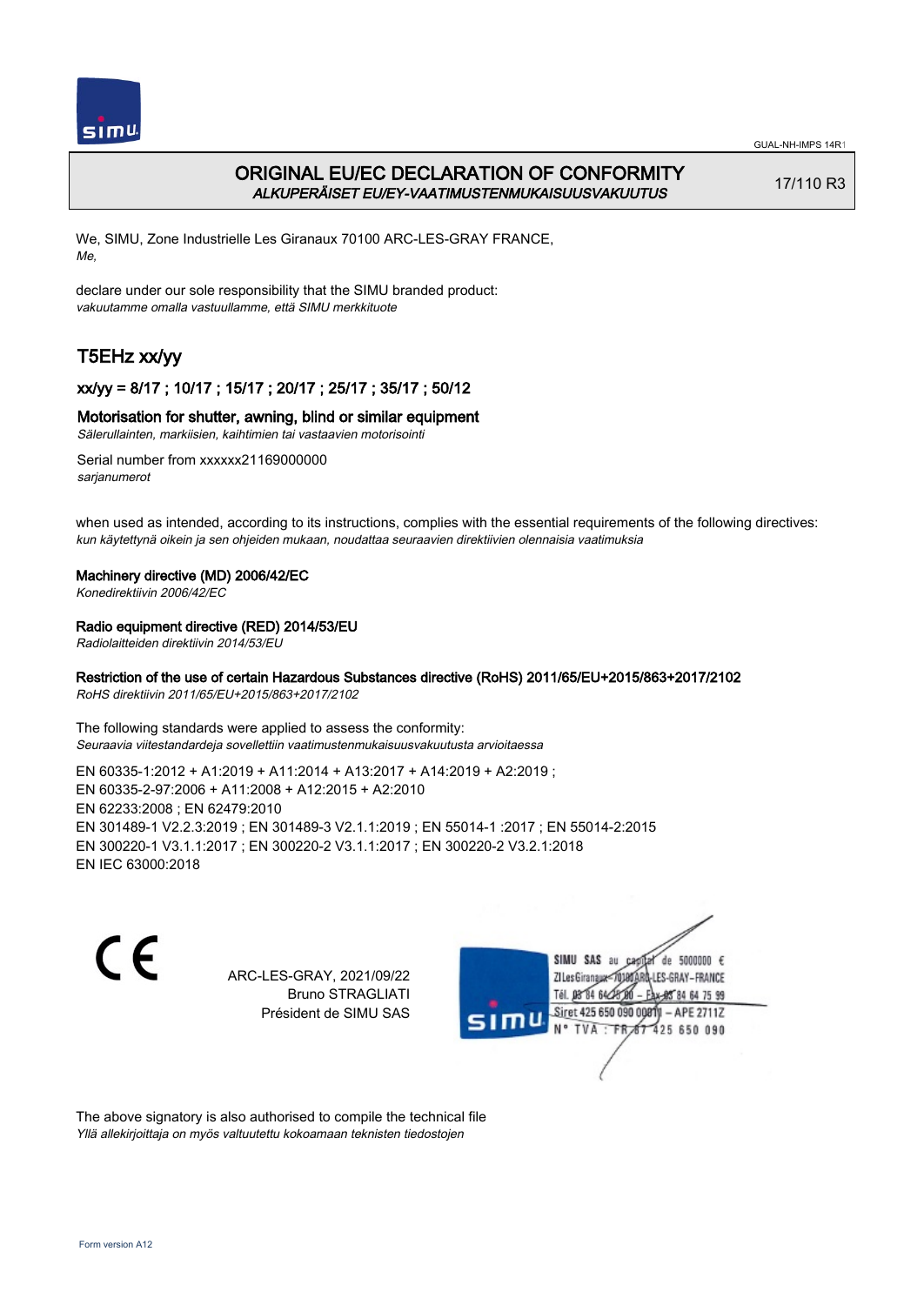

# ORIGINAL EU/EC DECLARATION OF CONFORMITY ΠΡΩΤΟΤΥΠΟ ΔΗΛΩΣΗ ΣΥΜΜΟΡΦΩΣΗΣ ΕΕ/EK

17/110 R3

We, SIMU, Zone Industrielle Les Giranaux 70100 ARC-LES-GRAY FRANCE, εμείς,

declare under our sole responsibility that the SIMU branded product: Δηλώνουμε αναλαμβάνοντας την αποκλειστική ευθύνη ότι το επώνυμο προϊόν SIMU

# T5EHz xx/yy

## xx/yy = 8/17 ; 10/17 ; 15/17 ; 20/17 ; 25/17 ; 35/17 ; 50/12

#### Motorisation for shutter, awning, blind or similar equipment

Μηχανοκίνηση για ρολα,τέντες,στόρια ή παρόμοιο εξοπλισμό

Serial number from xxxxxx21169000000 σειριακό αριθμό από

when used as intended, according to its instructions, complies with the essential requirements of the following directives: όταν χρησιμοποιείται όπως έχει προβλεφθεί, σύμφωνα με τις οδηγίες του, συμφωνεί με τις βασικές απαιτήσεις των ακόλουθων οδηγιών

#### Machinery directive (MD) 2006/42/EC

Οδηγία περι μηχανικού εξοπλισμού 2006/42/EC

#### Radio equipment directive (RED) 2014/53/EU

Οδηγία ραδιοεξοπλισμού 2014/53/EU

#### Restriction of the use of certain Hazardous Substances directive (RoHS) 2011/65/EU+2015/863+2017/2102

Οδηγίας RoHS 2011/65/EU+2015/863+2017/2102

The following standards were applied to assess the conformity: Τα πρότυπα αναφοράς που ακολουθούν εφαρμόστηκαν με σκοπό την αξιολόγηση της συμμόρφωσης

EN 60335‑1:2012 + A1:2019 + A11:2014 + A13:2017 + A14:2019 + A2:2019 ; EN 60335‑2‑97:2006 + A11:2008 + A12:2015 + A2:2010 EN 62233:2008 ; EN 62479:2010 EN 301489‑1 V2.2.3:2019 ; EN 301489‑3 V2.1.1:2019 ; EN 55014‑1 :2017 ; EN 55014‑2:2015 EN 300220‑1 V3.1.1:2017 ; EN 300220‑2 V3.1.1:2017 ; EN 300220‑2 V3.2.1:2018 EN IEC 63000:2018

C F

ARC-LES-GRAY, 2021/09/22 Bruno STRAGLIATI Président de SIMU SAS



The above signatory is also authorised to compile the technical file

Το πρόσωπο που αναφέρεται παραπάνω είναι επίσης εξουσιοδοτημένο να καταρτίσει τον τεχνικό φάκελο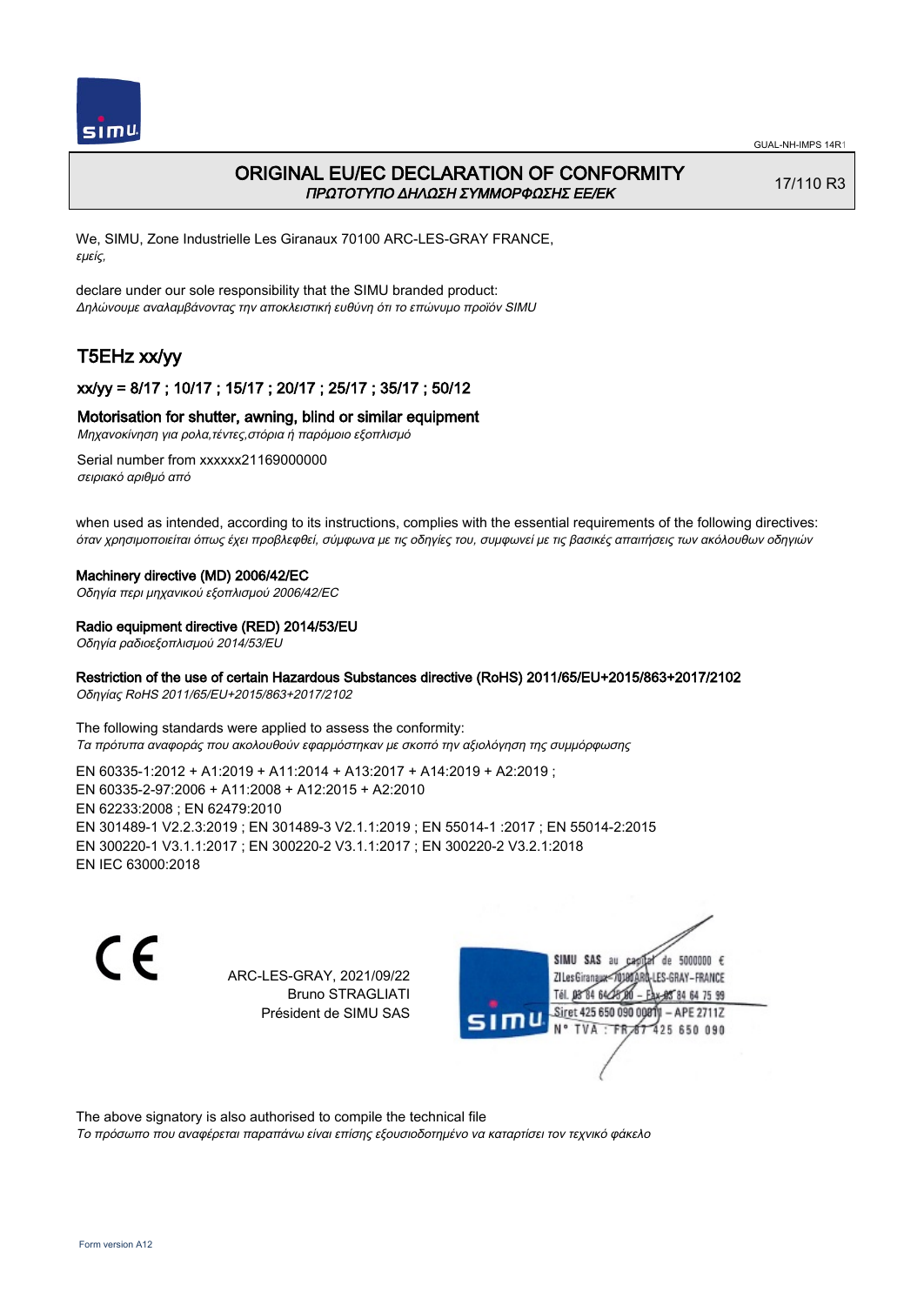

# ORIGINAL EU/EC DECLARATION OF CONFORMITY ORGINALNA EU/EC DEKLARACIJA O USKLAĐENOSTI

17/110 R3

We, SIMU, Zone Industrielle Les Giranaux 70100 ARC-LES-GRAY FRANCE, Mi,

declare under our sole responsibility that the SIMU branded product: izjavljujemo pod punom odgovornošču da je proizvod marke SIMU

# T5EHz xx/yy

## xx/yy = 8/17 ; 10/17 ; 15/17 ; 20/17 ; 25/17 ; 35/17 ; 50/12

#### Motorisation for shutter, awning, blind or similar equipment

Motorizacija za rolete,tende,sjenila ili slične opreme

Serial number from xxxxxx21169000000 Serijski broj iz

when used as intended, according to its instructions, complies with the essential requirements of the following directives: ako se upotrebljava prema namjeni, prema važećim uputama, usklađen sa prijeko potrebnim zahtijevima slijedećih direktiva

#### Machinery directive (MD) 2006/42/EC

Direktiva o strojevima 2006/42/EC

#### Radio equipment directive (RED) 2014/53/EU

Direktiva za radijsku opremu 2014/53/EU

#### Restriction of the use of certain Hazardous Substances directive (RoHS) 2011/65/EU+2015/863+2017/2102

Direktiva RoHS 2011/65/EU+2015/863+2017/2102

The following standards were applied to assess the conformity: Slijedeće reference standarda se primjenjuju da se odredi usklađenost

EN 60335‑1:2012 + A1:2019 + A11:2014 + A13:2017 + A14:2019 + A2:2019 ; EN 60335‑2‑97:2006 + A11:2008 + A12:2015 + A2:2010 EN 62233:2008 ; EN 62479:2010 EN 301489‑1 V2.2.3:2019 ; EN 301489‑3 V2.1.1:2019 ; EN 55014‑1 :2017 ; EN 55014‑2:2015 EN 300220‑1 V3.1.1:2017 ; EN 300220‑2 V3.1.1:2017 ; EN 300220‑2 V3.2.1:2018 EN IEC 63000:2018

 $\epsilon$ 

ARC-LES-GRAY, 2021/09/22 Bruno STRAGLIATI Président de SIMU SAS



The above signatory is also authorised to compile the technical file Gore navedeni potpisnik također je ovlašten za sastavljanje tehničkog dokumenta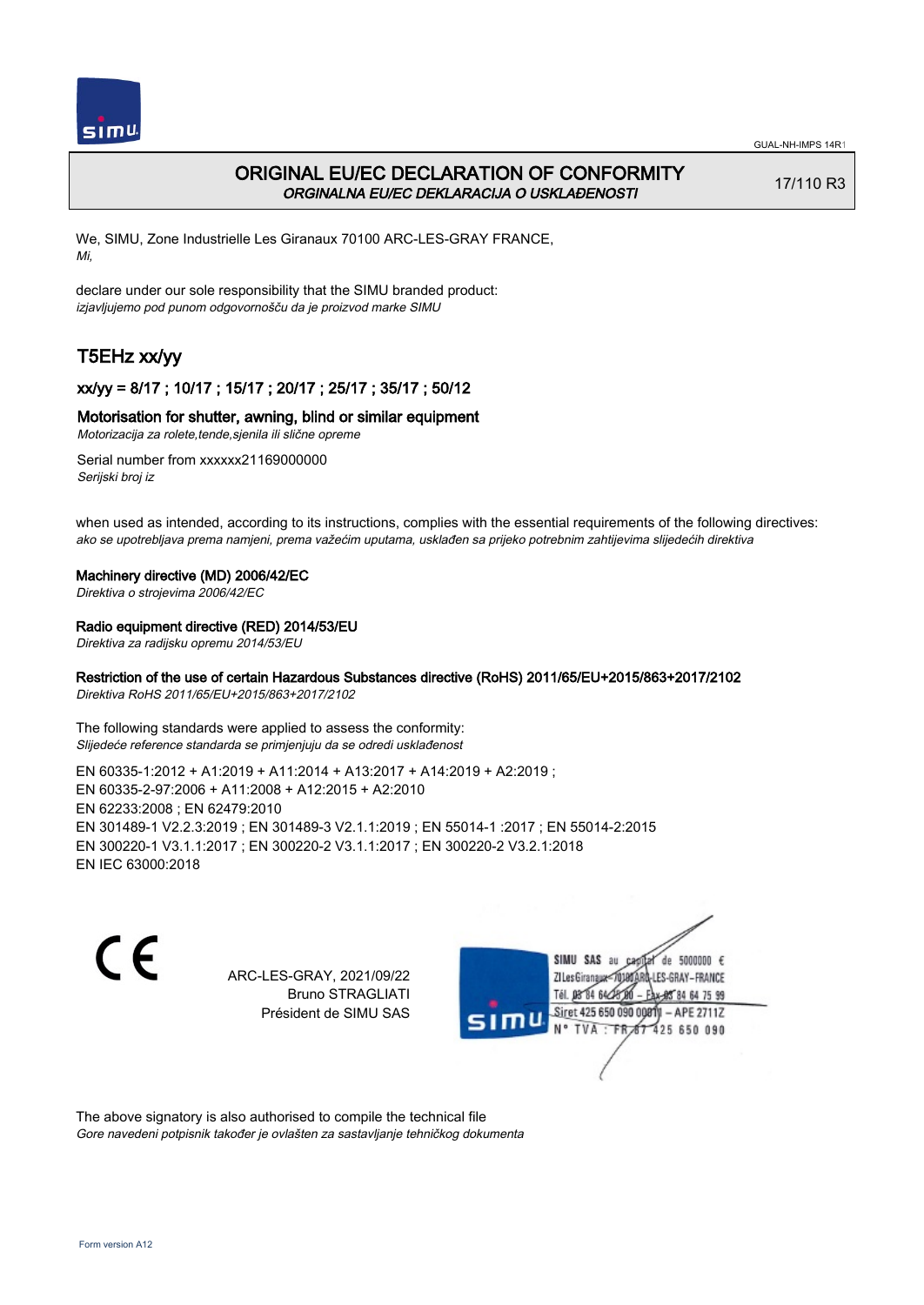

## ORIGINAL EU/EC DECLARATION OF CONFORMITY Eredeti EU/CE Megfelelőségi Nyilatkozat

17/110 R3

We, SIMU, Zone Industrielle Les Giranaux 70100 ARC-LES-GRAY FRANCE, Alulírott,

declare under our sole responsibility that the SIMU branded product: felelősségünk teljes tudatában kijelentjük, hogy a szóban forgó SIMU termék

# T5EHz xx/yy

## xx/yy = 8/17 ; 10/17 ; 15/17 ; 20/17 ; 25/17 ; 35/17 ; 50/12

#### Motorisation for shutter, awning, blind or similar equipment

Redőny, napellenző vagy hasonlószerkezetek motorizálása

Serial number from xxxxxx21169000000 Sorozatszámtól

when used as intended, according to its instructions, complies with the essential requirements of the following directives: megfelel, az alábbi irányelvekben megfogalmazott alapvető követelményeknek

#### Machinery directive (MD) 2006/42/EC

Gépekre vonatkozó irányelv 2006/42/EC

#### Radio equipment directive (RED) 2014/53/EU

A rádióberendezésekről szóló irányelv 2014/53/EU

## Restriction of the use of certain Hazardous Substances directive (RoHS) 2011/65/EU+2015/863+2017/2102

RoHS irányelv 2011/65/EU+2015/863+2017/2102

The following standards were applied to assess the conformity: A megfelelőség biztosításának érdekében az alábbi szabványok kerültek alkalmazásra

EN 60335‑1:2012 + A1:2019 + A11:2014 + A13:2017 + A14:2019 + A2:2019 ; EN 60335‑2‑97:2006 + A11:2008 + A12:2015 + A2:2010 EN 62233:2008 ; EN 62479:2010 EN 301489‑1 V2.2.3:2019 ; EN 301489‑3 V2.1.1:2019 ; EN 55014‑1 :2017 ; EN 55014‑2:2015 EN 300220‑1 V3.1.1:2017 ; EN 300220‑2 V3.1.1:2017 ; EN 300220‑2 V3.2.1:2018 EN IEC 63000:2018

C F

ARC-LES-GRAY, 2021/09/22 Bruno STRAGLIATI Président de SIMU SAS



The above signatory is also authorised to compile the technical file A fent említett aláíró is jogosult a műszaki dokumentáció összeállítására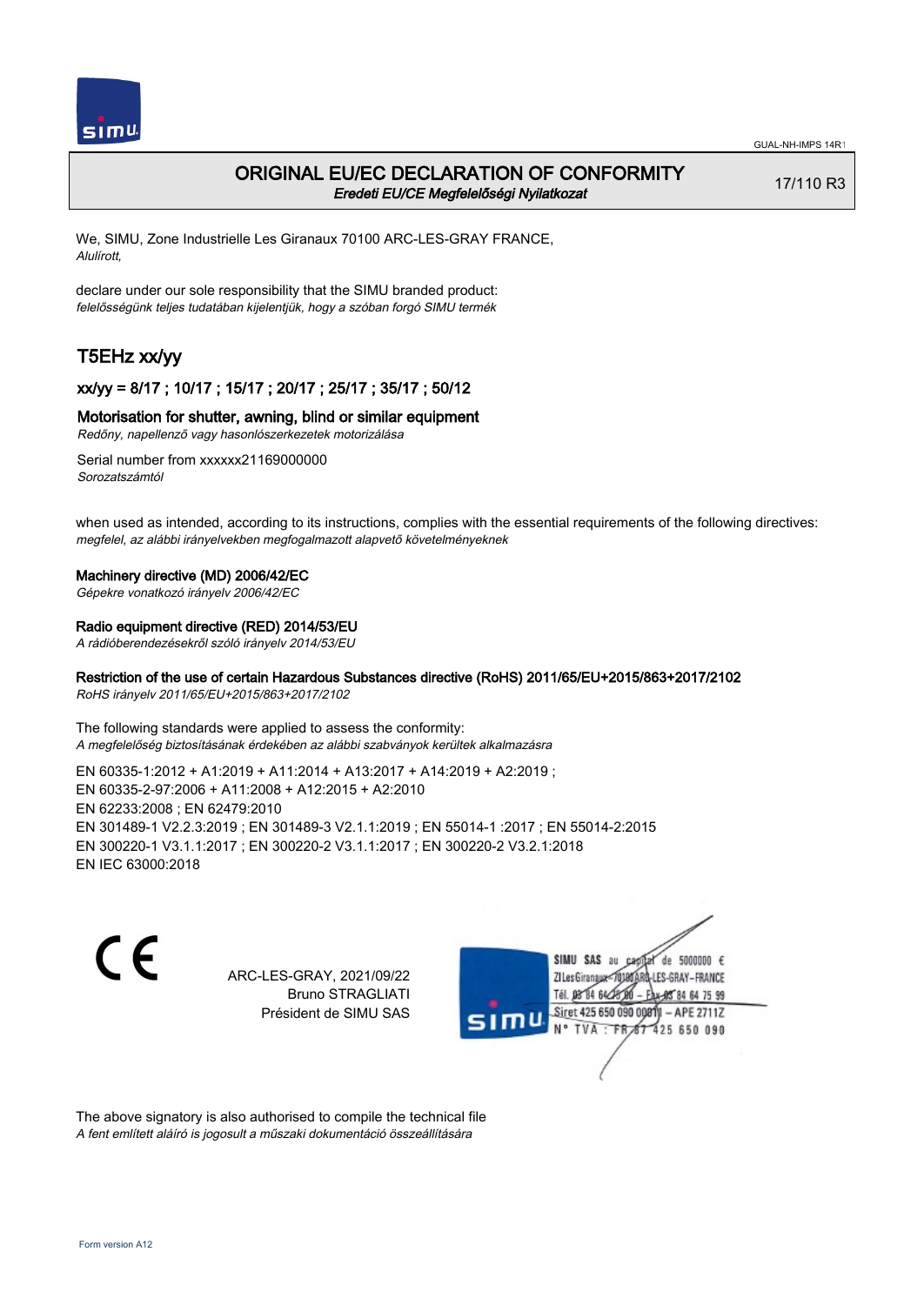

# ORIGINAL EU/EC DECLARATION OF CONFORMITY ORIGINALI ES/EB ATITIKTIES DEKLARACIJA

17/110 R3

We, SIMU, Zone Industrielle Les Giranaux 70100 ARC-LES-GRAY FRANCE, Mes,

declare under our sole responsibility that the SIMU branded product: atsakingai deklaruojame, kad SIMU kompanijos produktas

# T5EHz xx/yy

### xx/yy = 8/17 ; 10/17 ; 15/17 ; 20/17 ; 25/17 ; 35/17 ; 50/12

#### Motorisation for shutter, awning, blind or similar equipment

Apsauginių žaliuzių, markizių, ritininių užuolaidų ir panašių gaminių automatizavimas

Serial number from xxxxxx21169000000 Serijos numeris nuo

when used as intended, according to its instructions, complies with the essential requirements of the following directives: naudojamas pagal paskirtį, pagal gamintojo instrukcijas, atitinka esminius šių Direktyvų reikalavimus

#### Machinery directive (MD) 2006/42/EC

Mašinų direktyva 2006/42/EC

#### Radio equipment directive (RED) 2014/53/EU

Radijo ryšio įrenginių direktyva 2014/53/EU

## Restriction of the use of certain Hazardous Substances directive (RoHS) 2011/65/EU+2015/863+2017/2102

PMNA (RoHS) direktyva 2011/65/EU+2015/863+2017/2102

The following standards were applied to assess the conformity: Įverinti deklaruojamą atitiktį buvo taikomi toliau nurodyti standartai

EN 60335‑1:2012 + A1:2019 + A11:2014 + A13:2017 + A14:2019 + A2:2019 ; EN 60335‑2‑97:2006 + A11:2008 + A12:2015 + A2:2010 EN 62233:2008 ; EN 62479:2010 EN 301489‑1 V2.2.3:2019 ; EN 301489‑3 V2.1.1:2019 ; EN 55014‑1 :2017 ; EN 55014‑2:2015 EN 300220‑1 V3.1.1:2017 ; EN 300220‑2 V3.1.1:2017 ; EN 300220‑2 V3.2.1:2018 EN IEC 63000:2018

C F

ARC-LES-GRAY, 2021/09/22 Bruno STRAGLIATI Président de SIMU SAS



The above signatory is also authorised to compile the technical file Asmuo, pasirašęs šią deklaraciją, taip pat turi įgaliojimą sudaryti techninę bylą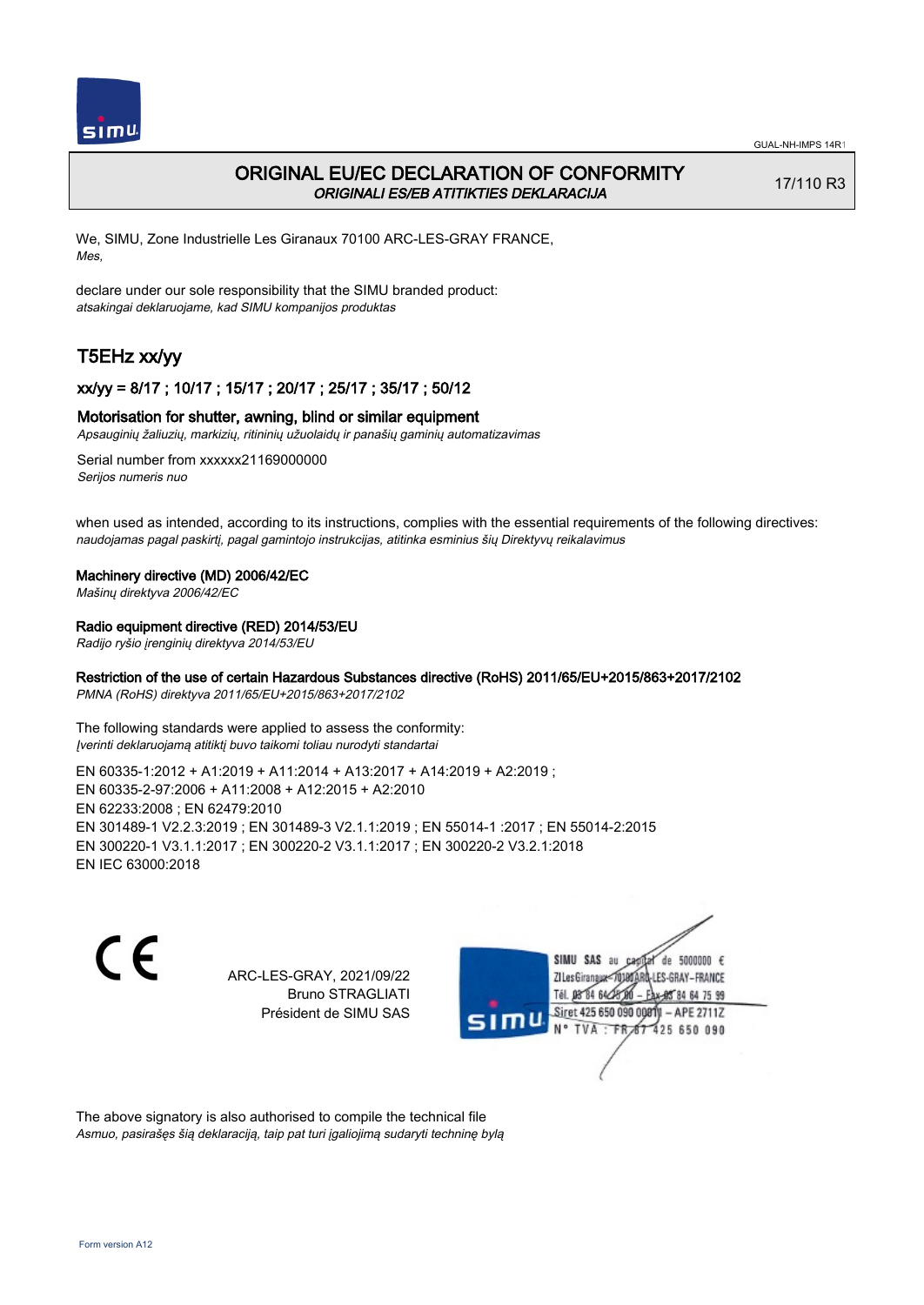

# ORIGINAL EU/EC DECLARATION OF CONFORMITY ES/EK ATBILSTĪBAS DEKLARĀCIJA

17/110 R3

We, SIMU, Zone Industrielle Les Giranaux 70100 ARC-LES-GRAY FRANCE, Mēs,

declare under our sole responsibility that the SIMU branded product: ar pilnu atbildību, apliecinām, ka SIMU zīmola produkti,

# T5EHz xx/yy

### xx/yy = 8/17 ; 10/17 ; 15/17 ; 20/17 ; 25/17 ; 35/17 ; 50/12

#### Motorisation for shutter, awning, blind or similar equipment

Aizsargžalūziju, žalūziju, markīžu, aizkaru un līdzīgu gala produktu motorizēšana

Serial number from xxxxxx21169000000 sērijas numurs no

when used as intended, according to its instructions, complies with the essential requirements of the following directives: ja tie tiek lietoti saskaņā ar norādījumiem, atbilst šo direktīvu pamatprasībām

#### Machinery directive (MD) 2006/42/EC

Mašīnu Direktīva 2006/42/EC

#### Radio equipment directive (RED) 2014/53/EU

Direktīva par radioiekārtu pieejamību tirgū 2014/53/EU

#### Restriction of the use of certain Hazardous Substances directive (RoHS) 2011/65/EU+2015/863+2017/2102

RoHs Direktīva par dažādu bīstamu vielu izmantošanas ierobežošanu elektriskās un elektroniskās iekārtās 2011/65/EU+2015/863+2017/2102

The following standards were applied to assess the conformity: Atbilstības deklarācijas novērtēšanai tiek pielietoti sekojoši standarti

EN 60335‑1:2012 + A1:2019 + A11:2014 + A13:2017 + A14:2019 + A2:2019 ; EN 60335‑2‑97:2006 + A11:2008 + A12:2015 + A2:2010 EN 62233:2008 ; EN 62479:2010 EN 301489‑1 V2.2.3:2019 ; EN 301489‑3 V2.1.1:2019 ; EN 55014‑1 :2017 ; EN 55014‑2:2015 EN 300220‑1 V3.1.1:2017 ; EN 300220‑2 V3.1.1:2017 ; EN 300220‑2 V3.2.1:2018 EN IEC 63000:2018

C E

ARC-LES-GRAY, 2021/09/22 Bruno STRAGLIATI Président de SIMU SAS

SIMU SAS au de 5000000  $\epsilon$ ZI Les Giranaux</r0180 LES-GRAY-FRANCE Tél. 08 84 64 28 64 75 99 Siret 425 650 090 008TV - APE 2711Z  $TVA : FRAT$ 425 650 090

The above signatory is also authorised to compile the technical file Iepriekš minētā persona ir pilnvarota sastādīt tehnisko dokumentāciju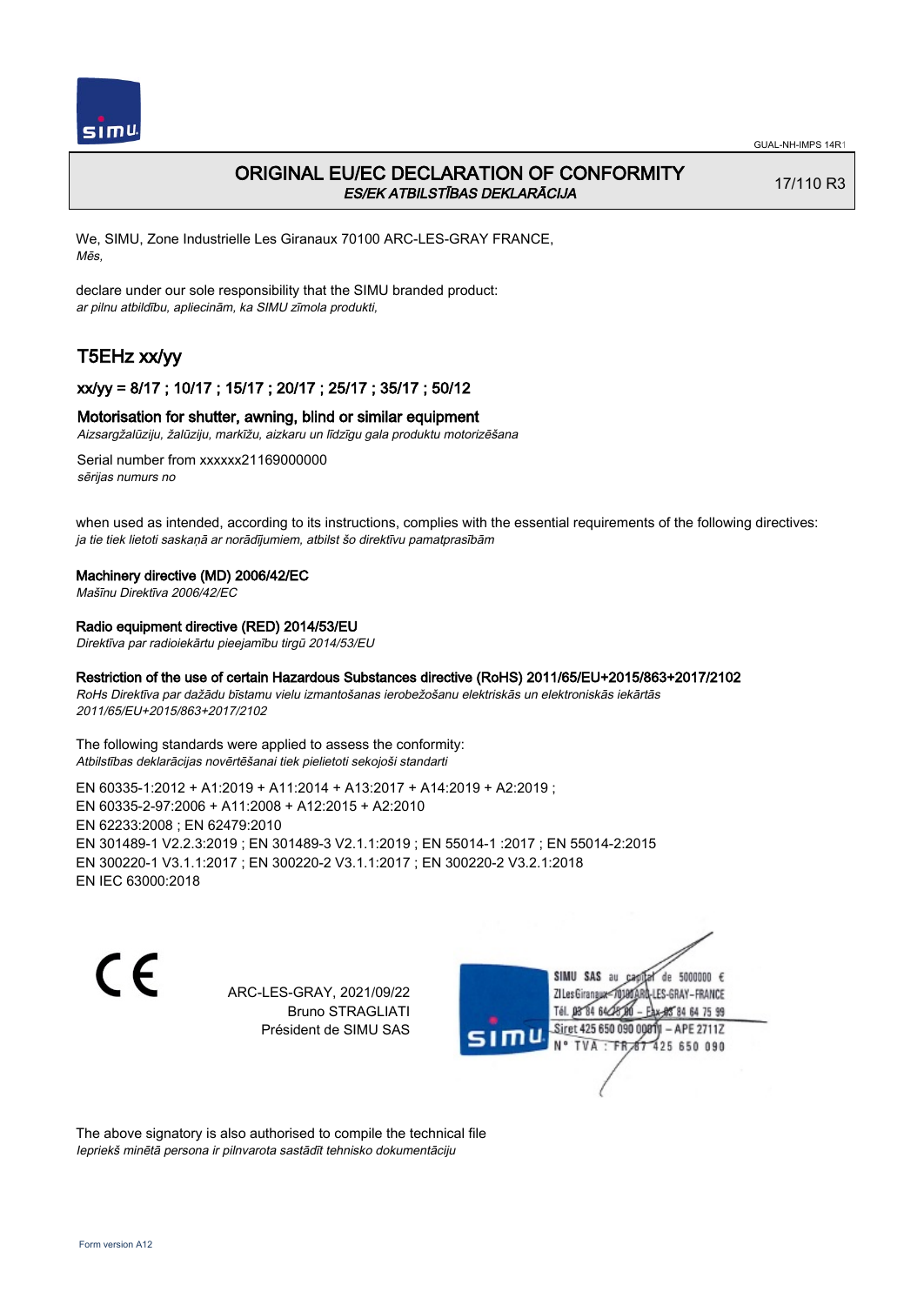

# ORIGINAL EU/EC DECLARATION OF CONFORMITY OORSPRONKELIJKE EU/EG-CONFORMITEITSVERKLARING

17/110 R3

We, SIMU, Zone Industrielle Les Giranaux 70100 ARC-LES-GRAY FRANCE, Wij,

declare under our sole responsibility that the SIMU branded product: verklaren op eigen verantwoordelijkheid dat het produkt van het SIMU

# T5EHz xx/yy

## xx/yy = 8/17 ; 10/17 ; 15/17 ; 20/17 ; 25/17 ; 35/17 ; 50/12

### Motorisation for shutter, awning, blind or similar equipment

Motorisatie voor rolluiken, zonwering, screens of gelijkaardige toepassingen

Serial number from xxxxxx21169000000 Serienummer van

when used as intended, according to its instructions, complies with the essential requirements of the following directives: wanneer gebruikt voor de juiste toepassing voldoet aan de essentiële eisen van de volgende richtlijnen

### Machinery directive (MD) 2006/42/EC

Machinerichtlijn 2006/42/EC

### Radio equipment directive (RED) 2014/53/EU

Richtlijn radioapparatuur 2014/53/EU

### Restriction of the use of certain Hazardous Substances directive (RoHS) 2011/65/EU+2015/863+2017/2102

RoHS Richtlijn 2011/65/EU+2015/863+2017/2102

The following standards were applied to assess the conformity: De volgende referentiestandaarden worden toegepast om de overeenstemming te evalueren

EN 60335‑1:2012 + A1:2019 + A11:2014 + A13:2017 + A14:2019 + A2:2019 ; EN 60335‑2‑97:2006 + A11:2008 + A12:2015 + A2:2010 EN 62233:2008 ; EN 62479:2010 EN 301489‑1 V2.2.3:2019 ; EN 301489‑3 V2.1.1:2019 ; EN 55014‑1 :2017 ; EN 55014‑2:2015 EN 300220‑1 V3.1.1:2017 ; EN 300220‑2 V3.1.1:2017 ; EN 300220‑2 V3.2.1:2018 EN IEC 63000:2018

 $\epsilon$ 

ARC-LES-GRAY, 2021/09/22 Bruno STRAGLIATI Président de SIMU SAS



The above signatory is also authorised to compile the technical file

De bovengenoemde persoon is ook bevoegd om het technisch dossier samen te stellen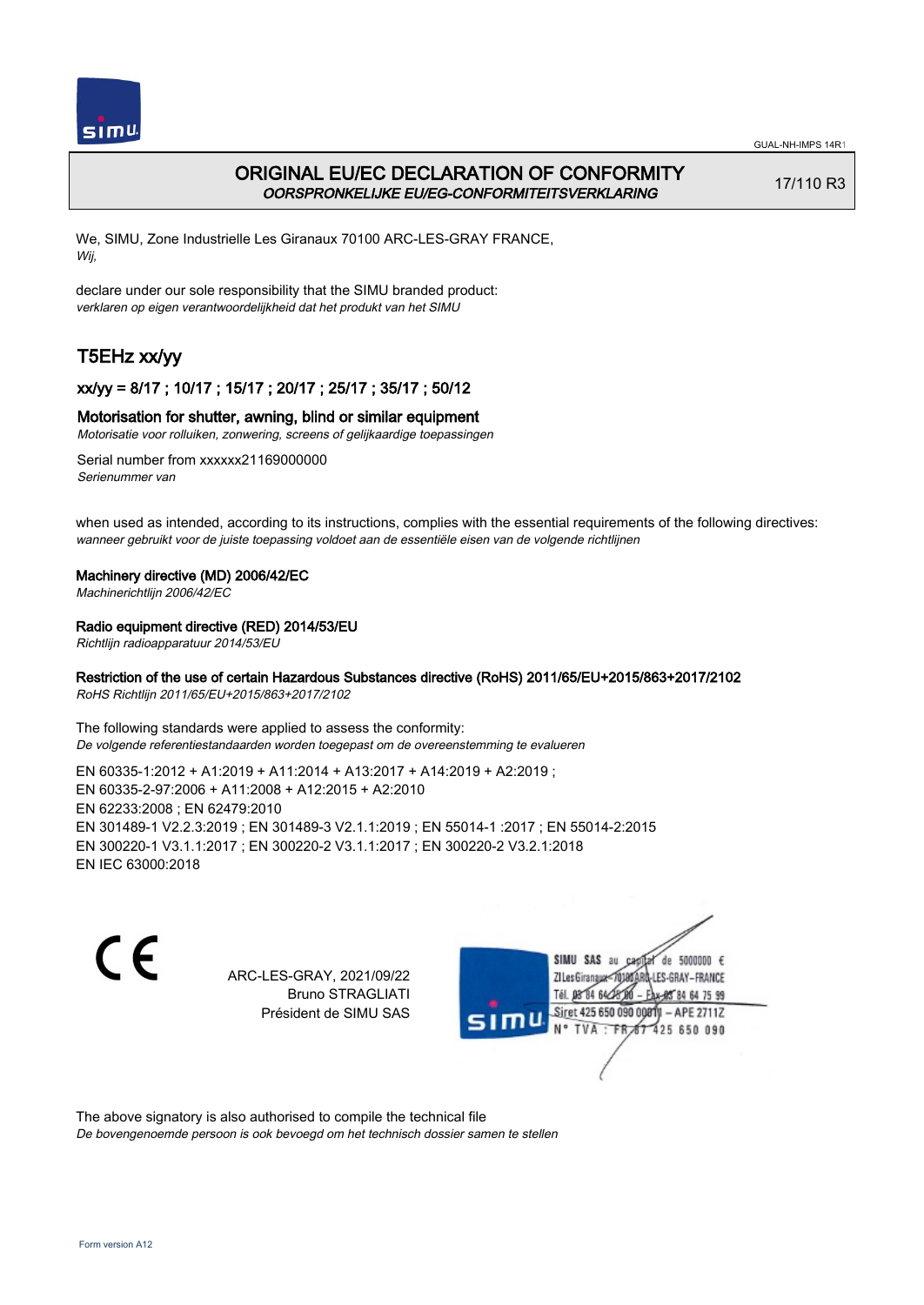

# ORIGINAL EU/EC DECLARATION OF CONFORMITY ORIGINAL EU / CE - ERKLÆRING

17/110 R3

We, SIMU, Zone Industrielle Les Giranaux 70100 ARC-LES-GRAY FRANCE, Vi,

declare under our sole responsibility that the SIMU branded product: erklærer under vårt eneansvar at SIMU merket produkt

# T5EHz xx/yy

## xx/yy = 8/17 ; 10/17 ; 15/17 ; 20/17 ; 25/17 ; 35/17 ; 50/12

#### Motorisation for shutter, awning, blind or similar equipment

Motorisering for marksier, screens, persienner eller lignende utstyr

Serial number from xxxxxx21169000000 Serienummer fra

when used as intended, according to its instructions, complies with the essential requirements of the following directives: når de brukes som forutsatt, i henhold til sin instruks, i samsvar med de grunnlegende kravene i følgende direktiver

#### Machinery directive (MD) 2006/42/EC

Maskindirektivet 2006/42/EC

#### Radio equipment directive (RED) 2014/53/EU

Radioutstyr direktivet 2014/53/EU

## Restriction of the use of certain Hazardous Substances directive (RoHS) 2011/65/EU+2015/863+2017/2102

RoHS-direktivet 2011/65/EU+2015/863+2017/2102

The following standards were applied to assess the conformity: Følgende referansestandarder ble brukt for å vurdere samsvar

EN 60335‑1:2012 + A1:2019 + A11:2014 + A13:2017 + A14:2019 + A2:2019 ; EN 60335‑2‑97:2006 + A11:2008 + A12:2015 + A2:2010 EN 62233:2008 ; EN 62479:2010 EN 301489‑1 V2.2.3:2019 ; EN 301489‑3 V2.1.1:2019 ; EN 55014‑1 :2017 ; EN 55014‑2:2015 EN 300220‑1 V3.1.1:2017 ; EN 300220‑2 V3.1.1:2017 ; EN 300220‑2 V3.2.1:2018 EN IEC 63000:2018

 $\epsilon$ 

ARC-LES-GRAY, 2021/09/22 Bruno STRAGLIATI Président de SIMU SAS



The above signatory is also authorised to compile the technical file Ovennevnte underskrevet fullmakt til å utarbeide den tekniske dokumentasjonen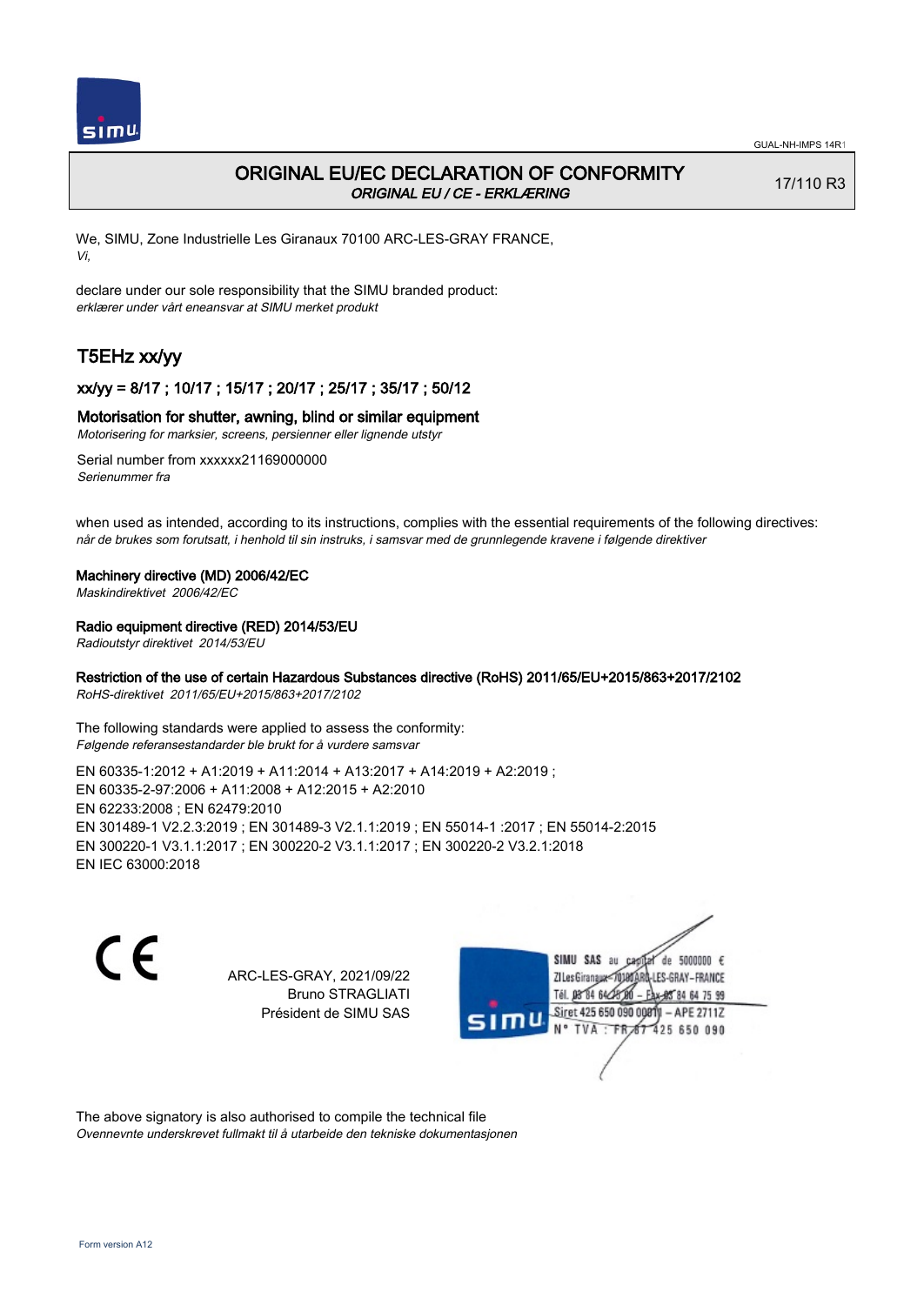

# ORIGINAL EU/EC DECLARATION OF CONFORMITY ORYGINALNA DEKLARACJA ZGODNOŚCI UE/WE

17/110 R3

We, SIMU, Zone Industrielle Les Giranaux 70100 ARC-LES-GRAY FRANCE, My,

declare under our sole responsibility that the SIMU branded product: deklarujemy z pełną odpowiedzialnością, że produkt oznaczony marką SIMU

# T5EHz xx/yy

## xx/yy = 8/17 ; 10/17 ; 15/17 ; 20/17 ; 25/17 ; 35/17 ; 50/12

#### Motorisation for shutter, awning, blind or similar equipment

Wyposażenie w napęd rolety, markizy, osłony przeciwsłonecznej lub podobnego urządzenia

Serial number from xxxxxx21169000000 z numerem seryjnym od

when used as intended, according to its instructions, complies with the essential requirements of the following directives: gdy jest używany zgodnie z przeznaczeniem i instrukcjami, spełnia podstawowe wymagania następujących Dyrektyw

#### Machinery directive (MD) 2006/42/EC

Dyrektywa maszynowa 2006/42/EC

#### Radio equipment directive (RED) 2014/53/EU

Dyrektywa o urządzeniach radiowych 2014/53/EU

#### Restriction of the use of certain Hazardous Substances directive (RoHS) 2011/65/EU+2015/863+2017/2102

Dyrektywa RoHS 2011/65/EU+2015/863+2017/2102

The following standards were applied to assess the conformity: Do oceny zgodności zostały zastosowane następujące normy

EN 60335‑1:2012 + A1:2019 + A11:2014 + A13:2017 + A14:2019 + A2:2019 ; EN 60335‑2‑97:2006 + A11:2008 + A12:2015 + A2:2010 EN 62233:2008 ; EN 62479:2010 EN 301489‑1 V2.2.3:2019 ; EN 301489‑3 V2.1.1:2019 ; EN 55014‑1 :2017 ; EN 55014‑2:2015 EN 300220‑1 V3.1.1:2017 ; EN 300220‑2 V3.1.1:2017 ; EN 300220‑2 V3.2.1:2018 EN IEC 63000:2018

C F

ARC-LES-GRAY, 2021/09/22 Bruno STRAGLIATI Président de SIMU SAS



The above signatory is also authorised to compile the technical file

Osoba wskazana powyżej jest również upoważniony do przygotowania dokumentacji technicznej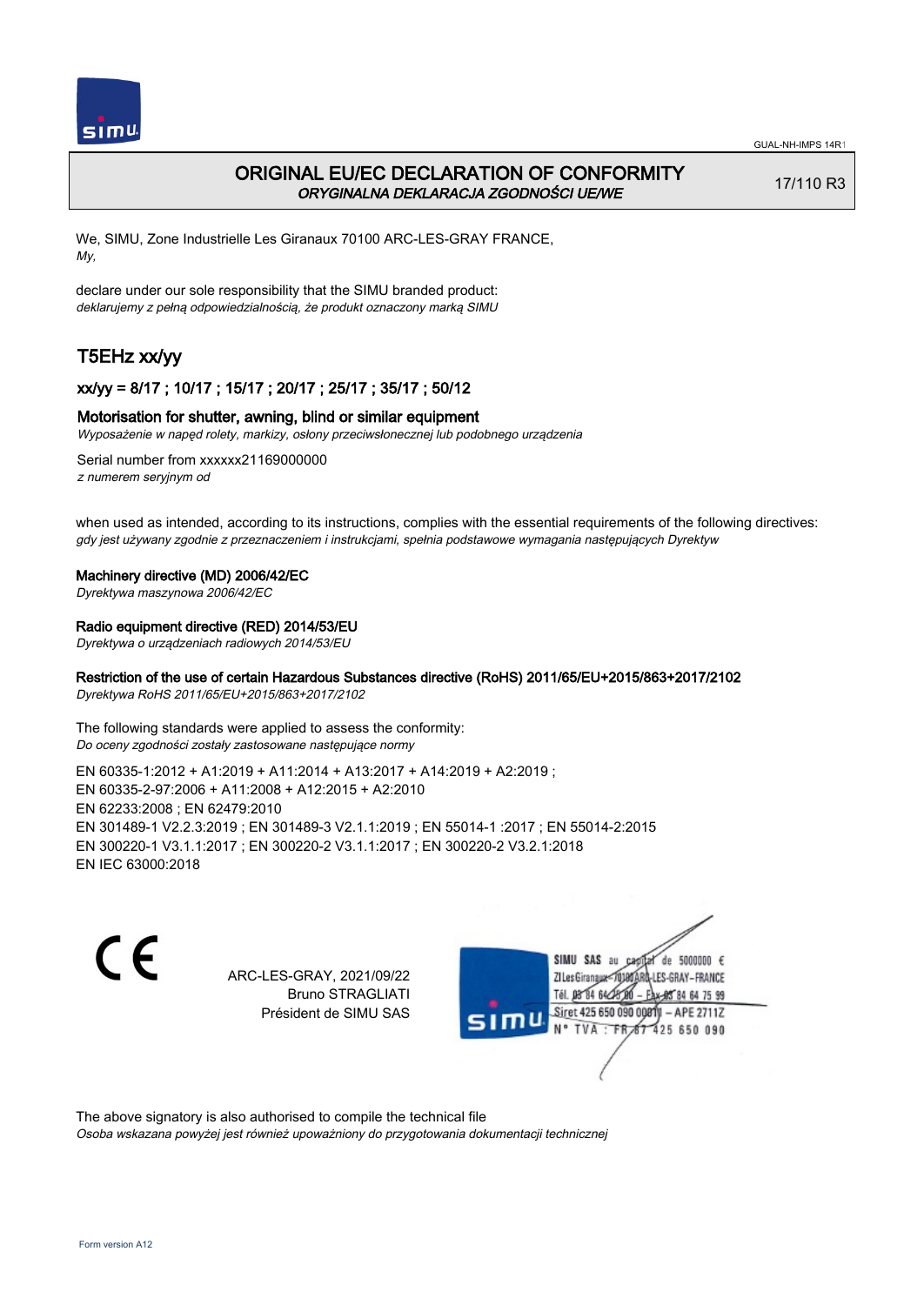

# ORIGINAL EU/EC DECLARATION OF CONFORMITY DECLARAÇÃO UE/CE DE CONFORMIDADE ORIGINAL

17/110 R3

We, SIMU, Zone Industrielle Les Giranaux 70100 ARC-LES-GRAY FRANCE, Nós,

declare under our sole responsibility that the SIMU branded product: declaramos sob nossa única responsabilidade que o dispositivo marca SIMU

# T5EHz xx/yy

## xx/yy = 8/17 ; 10/17 ; 15/17 ; 20/17 ; 25/17 ; 35/17 ; 50/12

#### Motorisation for shutter, awning, blind or similar equipment

Motorização para toldo, persiana, estore, cortina ou equipamento parecido

Serial number from xxxxxx21169000000 Número de série desde

when used as intended, according to its instructions, complies with the essential requirements of the following directives: Quando utilizado de acordo com sua a aplicação, segundo as suas instruções, cumpre os requisitos essenciais das seguintes diretivas

#### Machinery directive (MD) 2006/42/EC

Diretiva Máquinas 2006/42/EC

#### Radio equipment directive (RED) 2014/53/EU

Diretiva equipamentos de rádio 2014/53/EU

### Restriction of the use of certain Hazardous Substances directive (RoHS) 2011/65/EU+2015/863+2017/2102

Diretiva RoHS 2011/65/EU+2015/863+2017/2102

The following standards were applied to assess the conformity: As normas de referência apresentadas em seguida foram aplicadas para avaliar a conformidade

EN 60335‑1:2012 + A1:2019 + A11:2014 + A13:2017 + A14:2019 + A2:2019 ; EN 60335‑2‑97:2006 + A11:2008 + A12:2015 + A2:2010 EN 62233:2008 ; EN 62479:2010 EN 301489‑1 V2.2.3:2019 ; EN 301489‑3 V2.1.1:2019 ; EN 55014‑1 :2017 ; EN 55014‑2:2015 EN 300220‑1 V3.1.1:2017 ; EN 300220‑2 V3.1.1:2017 ; EN 300220‑2 V3.2.1:2018 EN IEC 63000:2018

 $\epsilon$ 

ARC-LES-GRAY, 2021/09/22 Bruno STRAGLIATI Président de SIMU SAS



The above signatory is also authorised to compile the technical file

A pessoa nomeada acima também está autorizada a compilar o processo técnico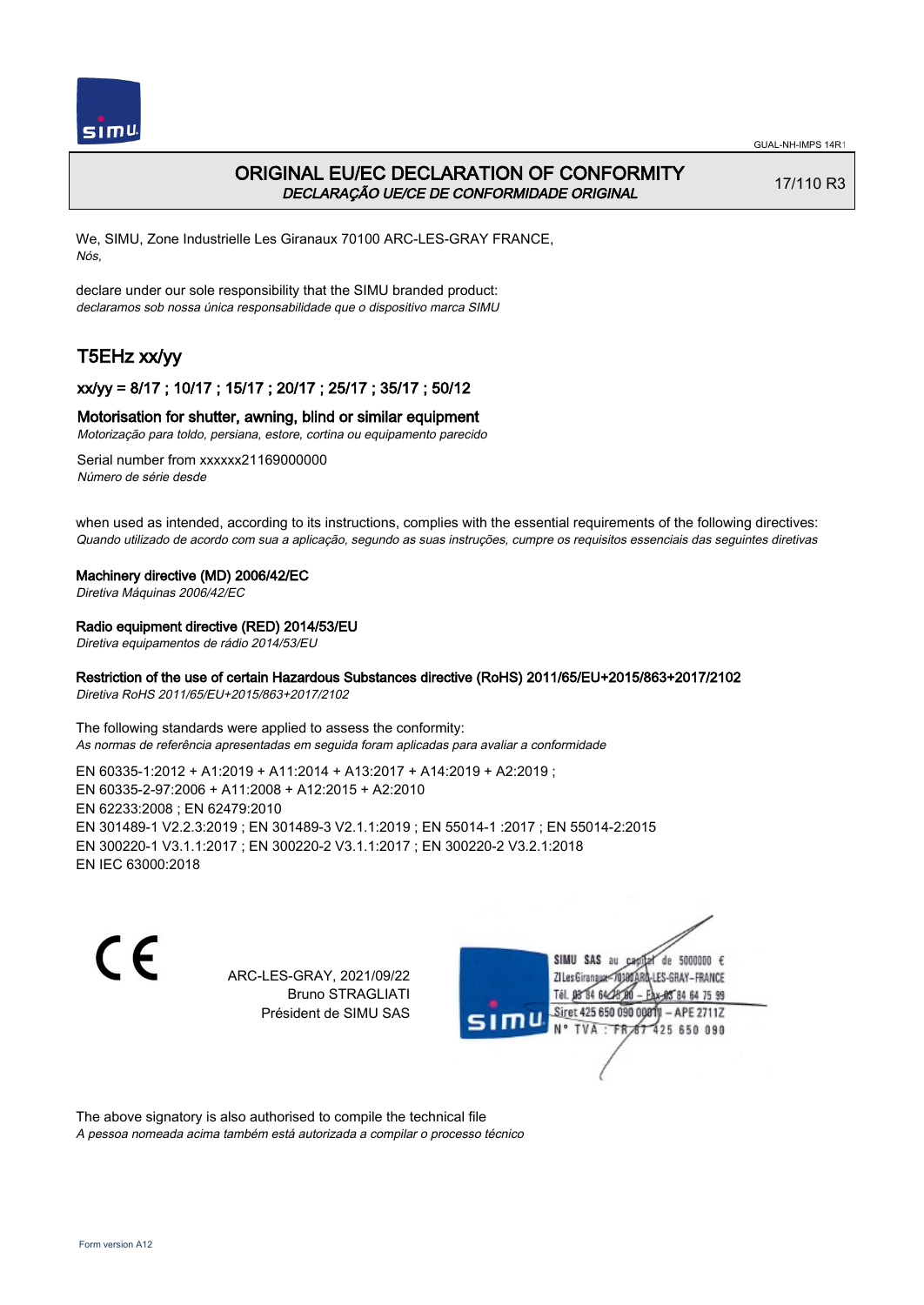

# ORIGINAL EU/EC DECLARATION OF CONFORMITY ORIGINAL EU/EC DECLARAIE DE CONFORMITATE

17/110 R3

We, SIMU, Zone Industrielle Les Giranaux 70100 ARC-LES-GRAY FRANCE, Noi,

declare under our sole responsibility that the SIMU branded product: declarăm pe propria răspundere că produsele marca SIMU

# T5EHz xx/yy

## xx/yy = 8/17 ; 10/17 ; 15/17 ; 20/17 ; 25/17 ; 35/17 ; 50/12

#### Motorisation for shutter, awning, blind or similar equipment

Motorizări pentru rulou, marchiză, perdea sau echipament similar

Serial number from xxxxxx21169000000 Numărul de serie din

when used as intended, according to its instructions, complies with the essential requirements of the following directives: utilizate conform destinaiei lor, aa cum este descris în manualul de utilizare, sunt în conformitate cu cerinele eseniale ale următoarelor directive

#### Machinery directive (MD) 2006/42/EC

Directiva privind echipamentele tehnice 2006/42/EC

#### Radio equipment directive (RED) 2014/53/EU

Directiva privind echipamentele radio 2014/53/EU

### Restriction of the use of certain Hazardous Substances directive (RoHS) 2011/65/EU+2015/863+2017/2102

Directiva RoHS 2011/65/EU+2015/863+2017/2102

The following standards were applied to assess the conformity: Următoarele standarde de referină au fost aplicate pentru respectarea conformităii

EN 60335‑1:2012 + A1:2019 + A11:2014 + A13:2017 + A14:2019 + A2:2019 ; EN 60335‑2‑97:2006 + A11:2008 + A12:2015 + A2:2010 EN 62233:2008 ; EN 62479:2010 EN 301489‑1 V2.2.3:2019 ; EN 301489‑3 V2.1.1:2019 ; EN 55014‑1 :2017 ; EN 55014‑2:2015 EN 300220‑1 V3.1.1:2017 ; EN 300220‑2 V3.1.1:2017 ; EN 300220‑2 V3.2.1:2018 EN IEC 63000:2018

C E

ARC-LES-GRAY, 2021/09/22 Bruno STRAGLIATI Président de SIMU SAS

SIMU SAS au de 5000000  $\epsilon$ ZI Les Giranaux-70180 LES-GRAY-FRANCE Tél. 08 84 64 24 64 75 99 Siret 425 650 090 0081) - APE 2711Z 425 650 090 TVA: FR

The above signatory is also authorised to compile the technical file Semnatarul de mai sus este, de asemenea, autorizat să întocmească dosarul tehnic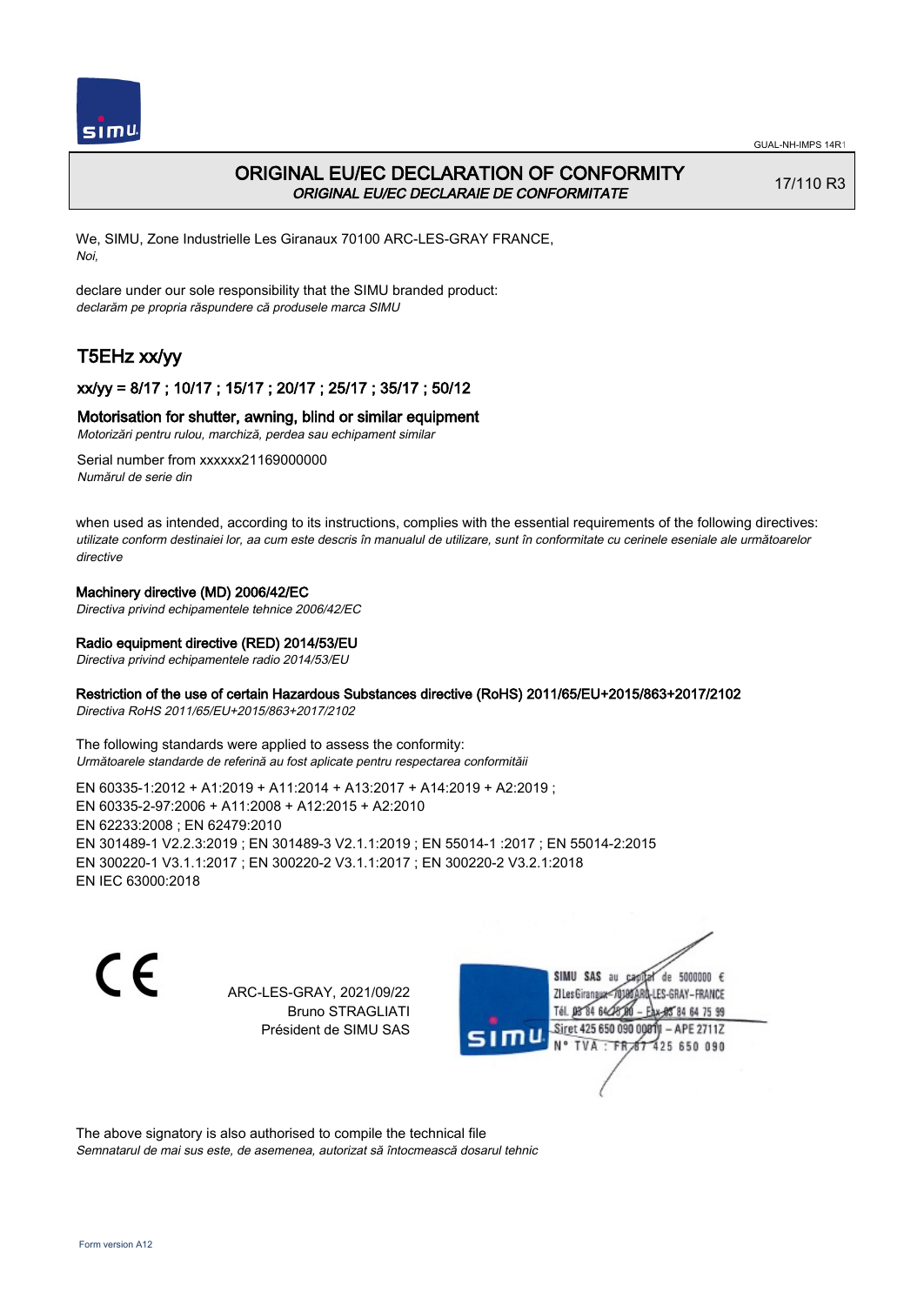

# ORIGINAL EU/EC DECLARATION OF CONFORMITY ORIGINAL EU/EG-FÖRSÄKRAN OM ÖVERENSSTÄMMELSE

17/110 R3

We, SIMU, Zone Industrielle Les Giranaux 70100 ARC-LES-GRAY FRANCE, Vi,

declare under our sole responsibility that the SIMU branded product: försäkrar på eget ansvar att produkten av varumärket SIMU

# T5EHz xx/yy

## xx/yy = 8/17 ; 10/17 ; 15/17 ; 20/17 ; 25/17 ; 35/17 ; 50/12

## Motorisation for shutter, awning, blind or similar equipment

Motorisering för jalusi, markis, rullgardin eller liknande produkter

Serial number from xxxxxx21169000000 Serienumret från

when used as intended, according to its instructions, complies with the essential requirements of the following directives: uppfyller de grundläggande kraven i följande direktiv när den används på det sätt som avses, i enlighet med bruksanvisningen

### Machinery directive (MD) 2006/42/EC

Maskindirektivet 2006/42/EC

### Radio equipment directive (RED) 2014/53/EU

Direktivet om radioutrustning 2014/53/EU

## Restriction of the use of certain Hazardous Substances directive (RoHS) 2011/65/EU+2015/863+2017/2102

RoHS-direktivet 2011/65/EU+2015/863+2017/2102

The following standards were applied to assess the conformity: Följande referensnormer har tillämpats för att göra en bedömning av överensstämmelsen

EN 60335‑1:2012 + A1:2019 + A11:2014 + A13:2017 + A14:2019 + A2:2019 ; EN 60335‑2‑97:2006 + A11:2008 + A12:2015 + A2:2010 EN 62233:2008 ; EN 62479:2010 EN 301489‑1 V2.2.3:2019 ; EN 301489‑3 V2.1.1:2019 ; EN 55014‑1 :2017 ; EN 55014‑2:2015 EN 300220‑1 V3.1.1:2017 ; EN 300220‑2 V3.1.1:2017 ; EN 300220‑2 V3.2.1:2018 EN IEC 63000:2018

 $\epsilon$ 

ARC-LES-GRAY, 2021/09/22 Bruno STRAGLIATI Président de SIMU SAS



The above signatory is also authorised to compile the technical file

Den person som anges ovan är också behörig att ställa samman den tekniska dokumentationen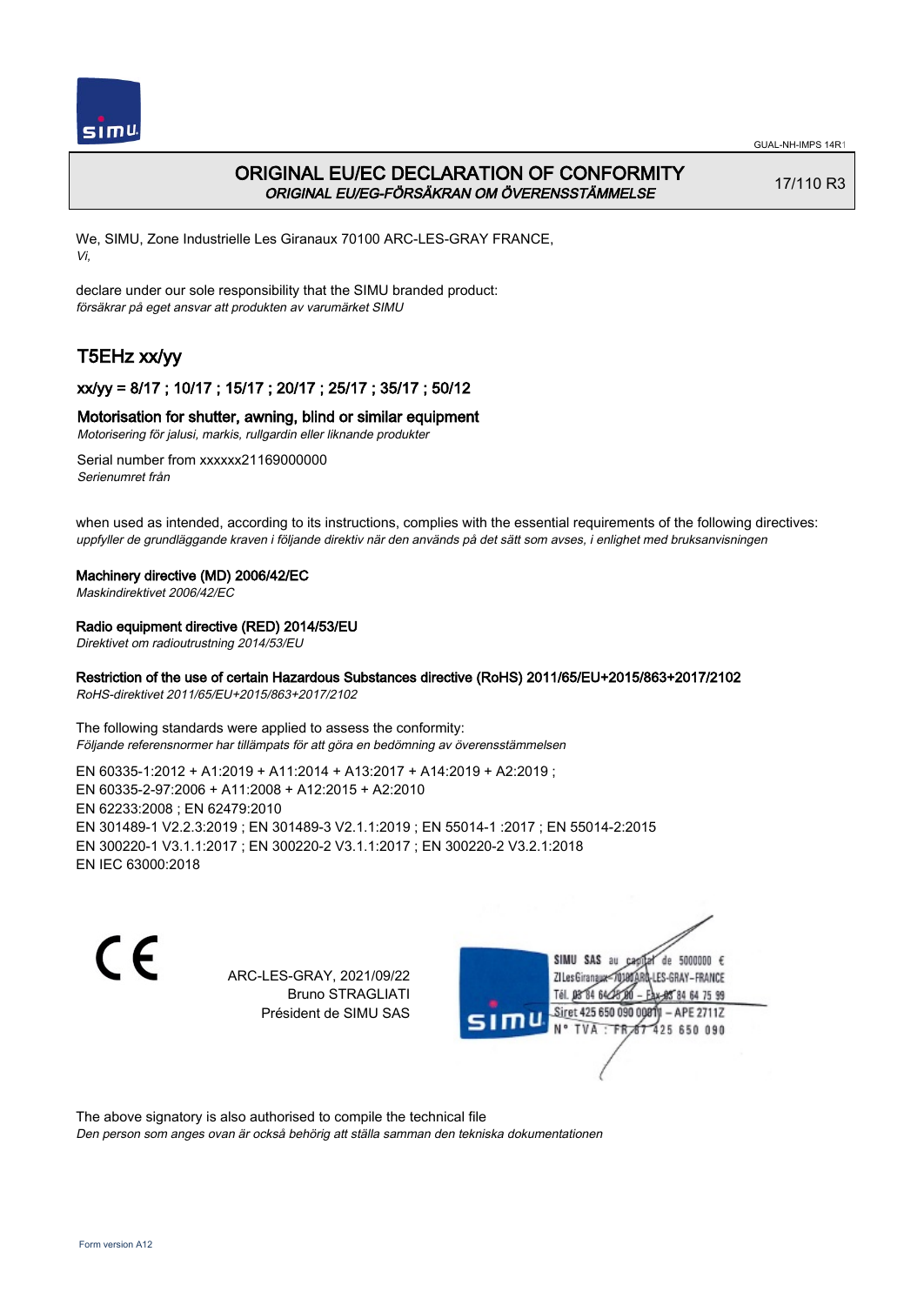

# ORIGINAL EU/EC DECLARATION OF CONFORMITY ORIGINÁLNE VYHLÁSENIE EU/ES O ZHODE

17/110 R3

We, SIMU, Zone Industrielle Les Giranaux 70100 ARC-LES-GRAY FRANCE, My,

declare under our sole responsibility that the SIMU branded product: vyhlasujeme na svoju výlučnú zodpovednosť, že výrobok značky SIMU

# T5EHz xx/yy

## xx/yy = 8/17 ; 10/17 ; 15/17 ; 20/17 ; 25/17 ; 35/17 ; 50/12

#### Motorisation for shutter, awning, blind or similar equipment

Pohon pre rolety, markízy, clony alebo podobné zariadenia

Serial number from xxxxxx21169000000 Seriové číslo od

when used as intended, according to its instructions, complies with the essential requirements of the following directives: ak je používaný v súlade s účelom použitia a s návodom, spĺňa základné požiadavky týchto smerníc

#### Machinery directive (MD) 2006/42/EC

Smernica o strojových zariadeniach 2006/42/EC

#### Radio equipment directive (RED) 2014/53/EU

Smernica o sprístupňovaniu rádiových zariadení na trhu 2014/53/EU

#### Restriction of the use of certain Hazardous Substances directive (RoHS) 2011/65/EU+2015/863+2017/2102

Smernica o obmedzení používania určitých nebezpečných látok v elektrických a elektronických zariadeniach 2011/65/EU+2015/863+2017/2102

The following standards were applied to assess the conformity: Pre posúdenie zhody boli použité následujúce normy

EN 60335‑1:2012 + A1:2019 + A11:2014 + A13:2017 + A14:2019 + A2:2019 ; EN 60335‑2‑97:2006 + A11:2008 + A12:2015 + A2:2010 EN 62233:2008 ; EN 62479:2010 EN 301489‑1 V2.2.3:2019 ; EN 301489‑3 V2.1.1:2019 ; EN 55014‑1 :2017 ; EN 55014‑2:2015 EN 300220‑1 V3.1.1:2017 ; EN 300220‑2 V3.1.1:2017 ; EN 300220‑2 V3.2.1:2018 EN IEC 63000:2018

C E

ARC-LES-GRAY, 2021/09/22 Bruno STRAGLIATI Président de SIMU SAS

SIMU SAS au de 5000000  $\epsilon$ ZI Les Giranaux</r0180 LES-GRAY-FRANCE Tél. 08 84 64 24 64 75 99 Siret 425 650 090 008TV - APE 2711Z 425 650 090 TVA : FRAT

The above signatory is also authorised to compile the technical file uvedená osoba je tiež osoba zodpovedná za vypracovanie technickej dokumentácie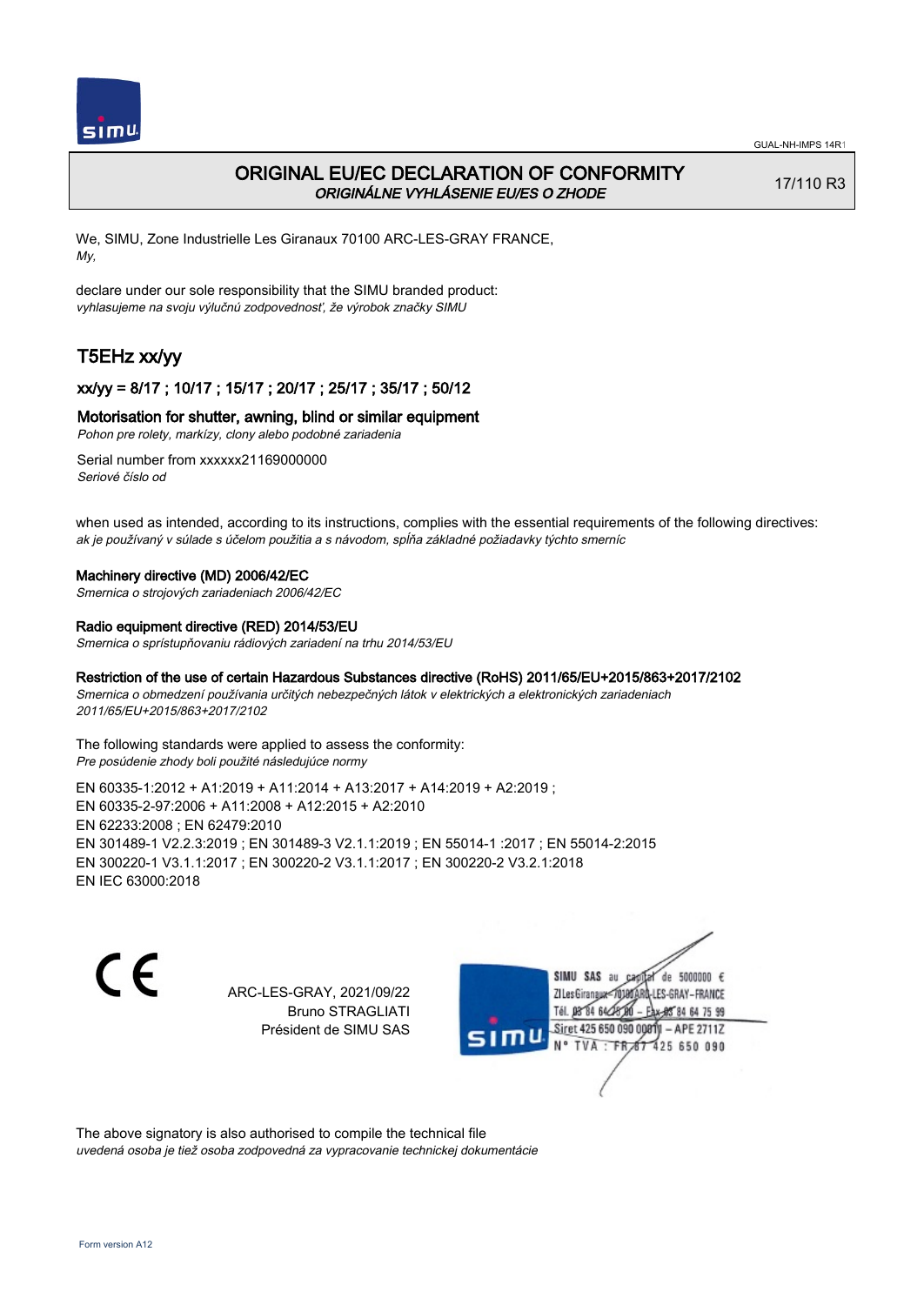

# ORIGINAL EU/EC DECLARATION OF CONFORMITY IZJAVA O SKLADNOSTI / IZJAVA O LASTNOSTIH

17/110 R3

We, SIMU, Zone Industrielle Les Giranaux 70100 ARC-LES-GRAY FRANCE, Mi,

declare under our sole responsibility that the SIMU branded product: S polno odgovornostjo izjavljamo, da izdelki blagovne znamke SIMU

# T5EHz xx/yy

## xx/yy = 8/17 ; 10/17 ; 15/17 ; 20/17 ; 25/17 ; 35/17 ; 50/12

#### Motorisation for shutter, awning, blind or similar equipment

Motorizacija rolet, žaluzij, senčnikov in podobne opreme

Serial number from xxxxxx21169000000 'Serijska številka

when used as intended, according to its instructions, complies with the essential requirements of the following directives: ko se uporabljajo v skladu z namembnostjo in navodili, ustrezajo bistvenim zahtevam naslednjih direktiv

#### Machinery directive (MD) 2006/42/EC

Direktiva o strojih 2006/42/EC

#### Radio equipment directive (RED) 2014/53/EU

Ditrektiva o Radijski opremi 2014/53/EU

## Restriction of the use of certain Hazardous Substances directive (RoHS) 2011/65/EU+2015/863+2017/2102

Direktiva RoHS 2011/65/EU+2015/863+2017/2102

The following standards were applied to assess the conformity: Za preverjanje skladnosti so bili uporabljeni naslednji standardi

EN 60335‑1:2012 + A1:2019 + A11:2014 + A13:2017 + A14:2019 + A2:2019 ; EN 60335‑2‑97:2006 + A11:2008 + A12:2015 + A2:2010 EN 62233:2008 ; EN 62479:2010 EN 301489‑1 V2.2.3:2019 ; EN 301489‑3 V2.1.1:2019 ; EN 55014‑1 :2017 ; EN 55014‑2:2015 EN 300220‑1 V3.1.1:2017 ; EN 300220‑2 V3.1.1:2017 ; EN 300220‑2 V3.2.1:2018 EN IEC 63000:2018

 $\epsilon$ 

ARC-LES-GRAY, 2021/09/22 Bruno STRAGLIATI Président de SIMU SAS



The above signatory is also authorised to compile the technical file Podpisnik, naveden zgoraj, je pooblaščen tudi za pripravo tehnične dokumentacije